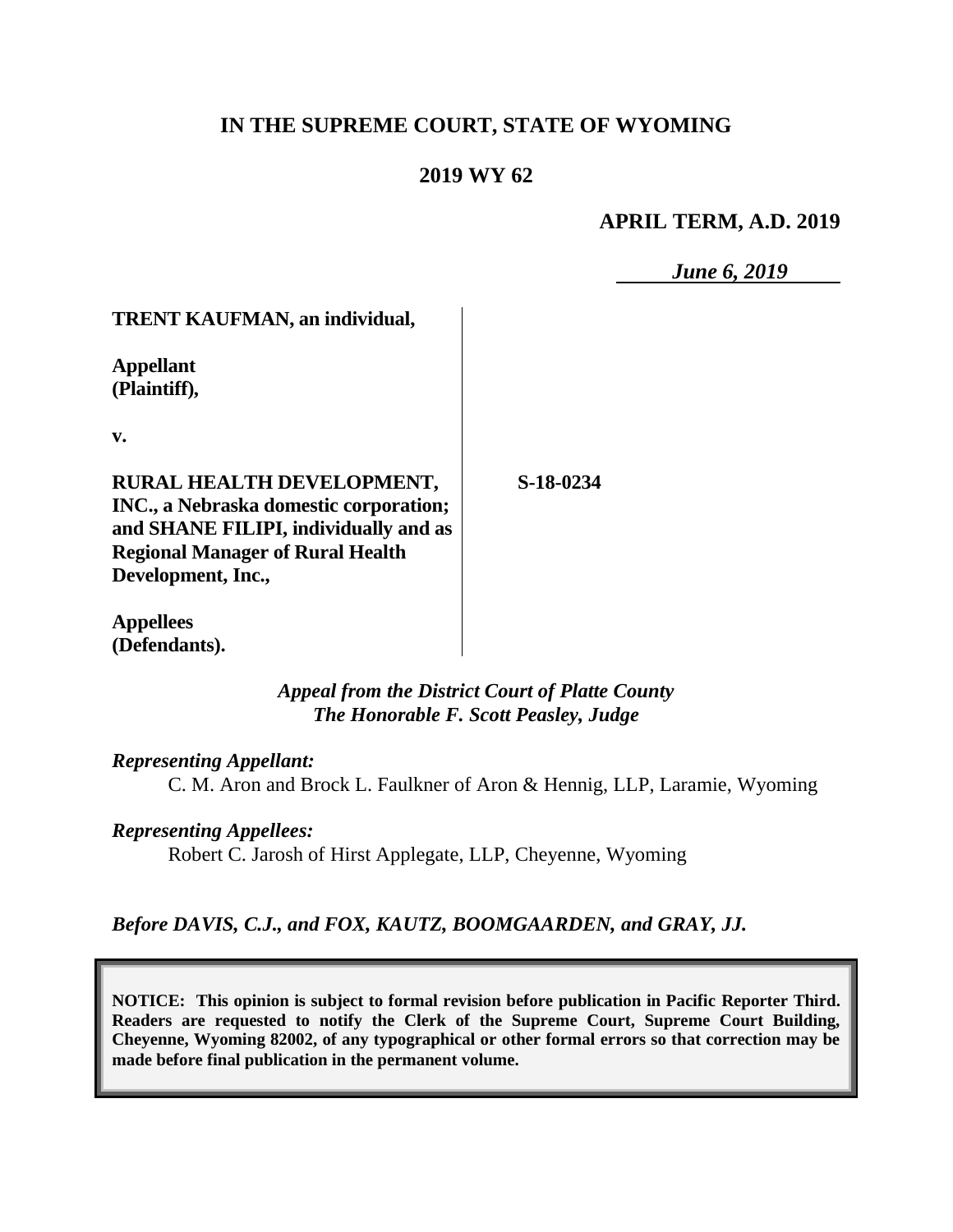#### **DAVIS**, **Chief Justice**.

[¶1] Trent Kaufman appeals the district court's grant of summary judgment to Rural Health Development (RHD) on his retaliatory discharge claim. He contends that genuine issues of fact precluded summary judgment and that his claim should proceed to trial. We affirm.

#### **ISSUES**

[¶2] Mr. Kaufman presents two issues on appeal, which he states as:

Issue 1: Whether the public policy exception to at-will employment applies to termination of an employee for submitting a report on elder abuse of a resident that was required by statute.

Issue 2: Whether the district court erred in making findings of a disputed material fact precluding summary judgment by accepting the employer's pretext for termination, and finding termination "non-retaliatory" and the Kaufman report "deficient."

### **FACTS**

[¶3] In January 2017, the Platte County Hospital Board of Trustees retained Rural Health Development, Inc. (RHD) to provide nursing home management services at the Platte County Legacy Home. Shane Filipi worked for RHD and served as the nursing home's administrator until May 22, 2017, when RHD hired Trent Kaufman for that position. Mr. Filipi then became RHD's western regional manager and Mr. Kaufman's supervisor.

[¶4] On June 20, 2017, a resident of the nursing home reported to Mr. Kaufman that on June 9, 2017, a physical therapist working at the home threatened her with loss of Medicare benefits and removal from the home unless she agreed to undergo a physical therapy assessment and participate in physical therapy. Mr. Kaufman sent an email to Mr. Filipi describing the resident's concern and asking, "How do you suggest I address the situation?" Mr. Filipi responded:

> I'm pretty positive that [the resident] made comments pretty similar in one of her previous stays. I hope I'm thinking of the same resident. After digging into that situation there were two other staff members present that gave different stories than hers that both lined up and contradicted what she said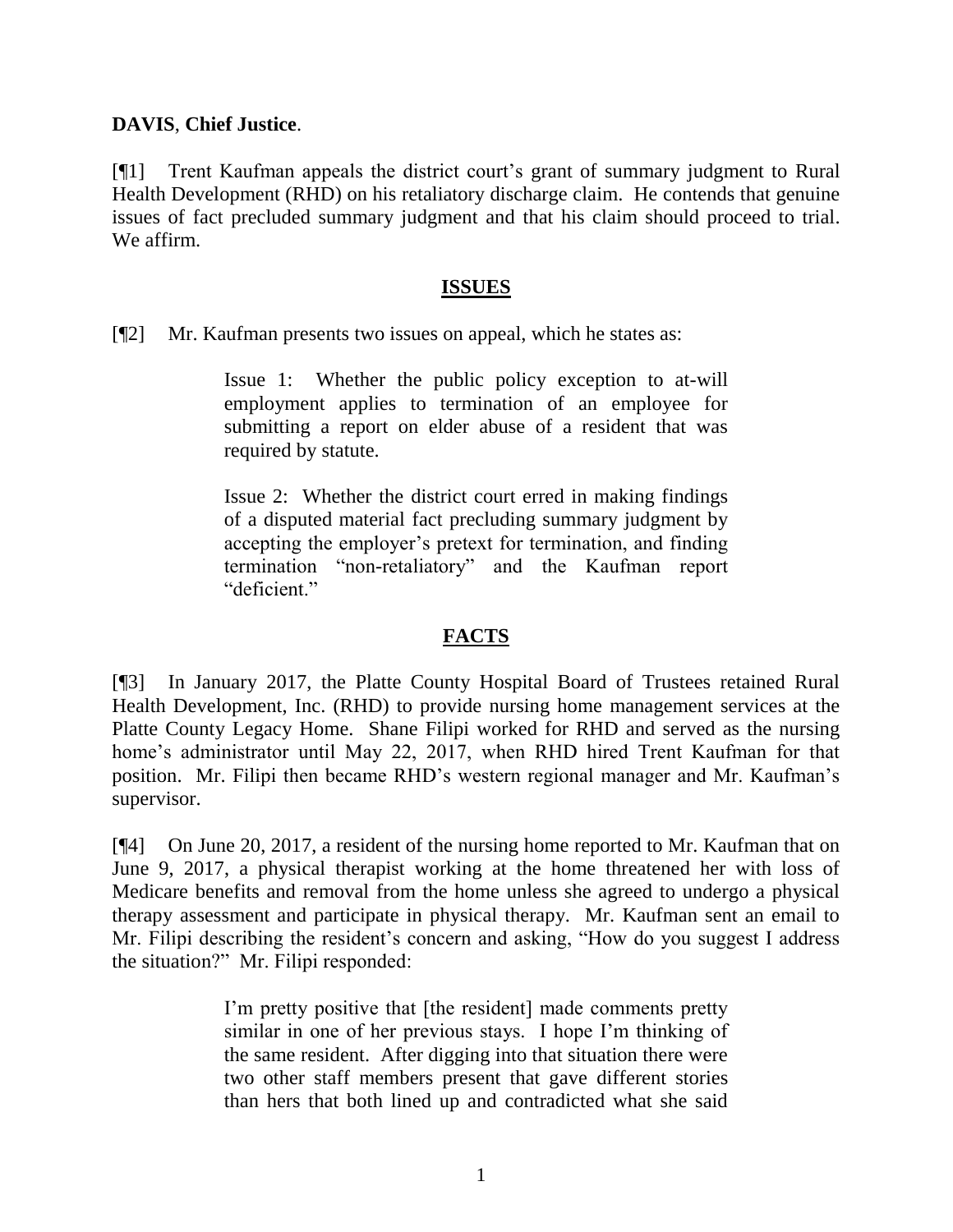and that she added a lot of drama to her story. I would find out what time this happened and see if there were other staff members around or other residents that are better historians and see what they have to say. Let me know what you find out.

[¶5] The director of nursing spoke with the resident's attending nurse, who essentially confirmed the resident's version of the June 9 incident. The director of nursing instructed the nurse to document the incident using a grievance form, and that was done. Based on this corroborating information, Mr. Filipi, Mr. Kaufman, and the director of nursing all agreed that the incident should be reported to the State as a potential incident of elder abuse. Mr. Filipi also discussed the incident with the vice president of operations for the physical therapist's employer, and she likewise agreed the incident should be reported.<sup>1</sup>

[¶6] Mr. Kaufman began work on the report, and while he was working on it, the director of nursing informed him that Mr. Filipi was on his way to the nursing home and wished to review the report before it was submitted. Mr. Kaufman submitted the report the afternoon of June 20, before Mr. Filipi had an opportunity to review it. The report included a copy of the attending nurse's grievance form as well as cut-and-paste copies of emails exchanged between Mr. Kaufman, Mr. Filipi, and the director of nursing. In the report's closing paragraphs, Mr. Kaufman stated, "It was the consensus of the regional manager, administrator, and director of nursing that this issue should be reported to the State of Wyoming as a potential abuse issue."

[¶7] When Mr. Filipi arrived at the nursing home on June 20, Mr. Kaufman informed him that he had submitted the report and provided him with a hard copy of it. Mr. Filipi was upset that Mr. Kaufman submitted the report without his review. He was also upset that Mr. Kaufman had included in the report the cut-and-paste emails exchanged between the two of them and the director of nursing, that he had not completed the investigation by interviewing the physical therapist before submitting the report, that he did not include a corrective action, and that the report was handwritten rather than typed. Mr. Filipi then told Mr. Kaufman that the two of them would work together to complete the investigation and submit a final report.

[¶8] On June 21 and 22, Mr. Kaufman was out of state for training. On the 22nd, Mr. Filipi was at the nursing home to take care of payroll and accounts payable in Mr. Kaufman's absence. While he was there, several of the home's department heads approached him with concerns about Mr. Kaufman's management of the home. When Mr. Kaufman returned on the 23rd, Mr. Filipi met with him to discuss the concerns that had been brought to his attention, as well as his concerns regarding the submission of the

l

<sup>&</sup>lt;sup>1</sup> Physical therapy services were provided to residents of the nursing home by an independent contractor physical therapy firm.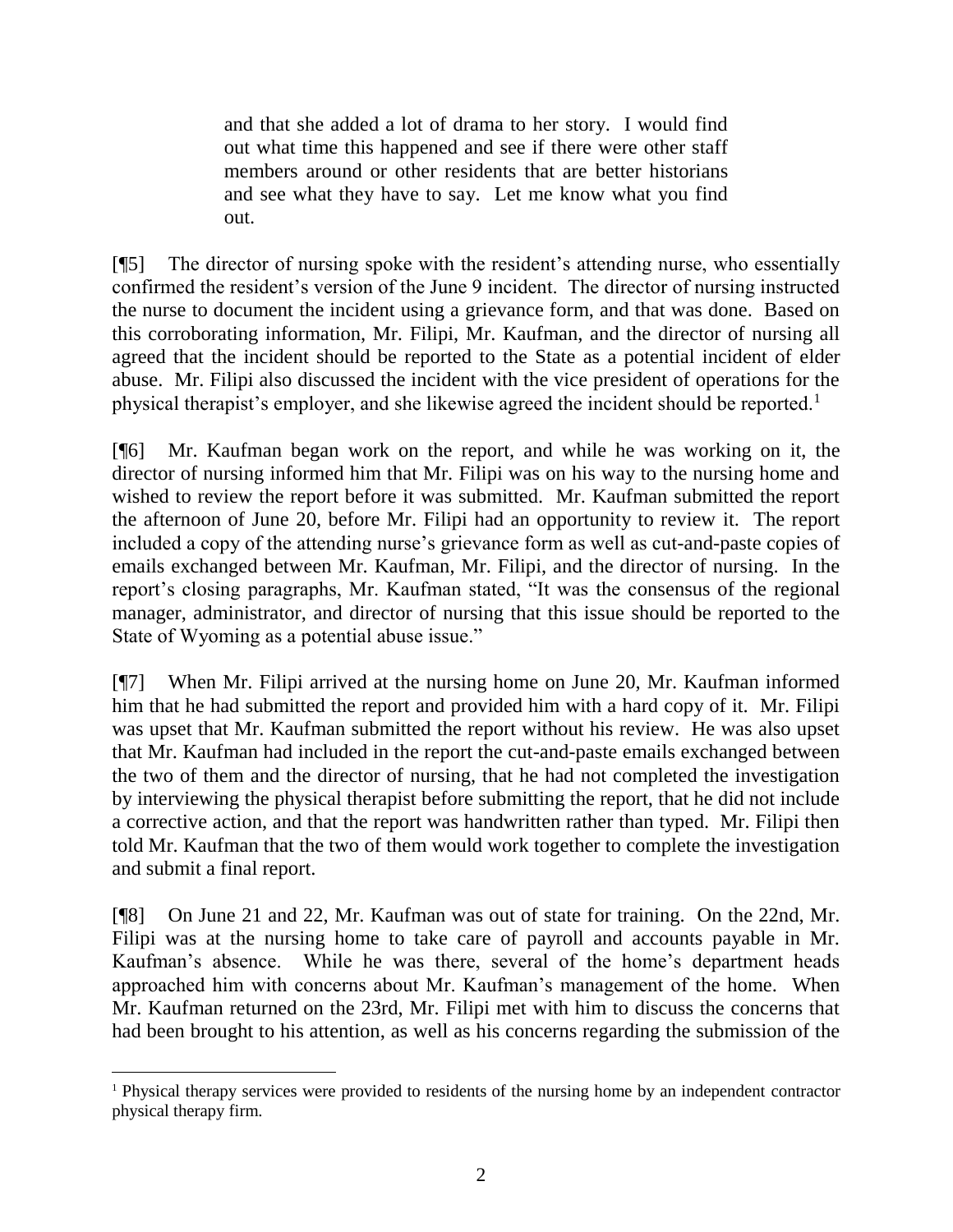abuse report. During this meeting, Mr. Kaufman asked if he should resign since the department heads had no faith in him. Mr. Filipi told him no, but that Mr. Kaufman needed to think about it.

[¶9] After Mr. Filipi left his office, Mr. Kaufman sent an email to the department heads, stating, "It has been a pleasure working with you all and I will miss working with you all. I am sorry that I did not meet your expectations." A few minutes later, he sent an email to Mr. Filipi that stated, "With a lack of support from the managers and your concerns I am considering this as a 'termination.'" He then left the building.

[¶10] On June 26, 2017, Mr. Filipi and the director of nursing submitted a final report to the State concerning the June 9, 2017 incident. The report was signed by both Mr. Filipi and the director of nursing, and it indicated that the resident's physician and family had been notified and that the long term care ombudsman had been notified.<sup>2</sup> The report summarized the incident, and stated the nursing home's assessment and proposed corrective action as follows (bold typeface in original):

> **Summary:** On the afternoon of  $6/9/17$  [the resident] was admitted into the facility. [The physical therapist] came in to do an eval with [the resident]. [The resident] did not want to participate in therapy. [The attending nurse] was present in the resident's room for part of the exchange. It is unclear whether [the physical therapist] told [the resident] that she would be kicked out/thrown out/discharged from facility/Medicare if she did not participate in therapy. Both [the resident] and [the physical therapist] apologized to each other the next day. [The resident] agreed to do an eval on the  $12<sup>th</sup>$  and has been participating in therapy since. [The resident] reported this incident to Administrator Kaufman on the  $20<sup>th</sup>$ . [The attending nurse] was asked on the  $20<sup>th</sup>$  about the exchange that took place on the 9<sup>th</sup> and agreed to fill out a grievance. [The resident] was admitted directly from the ER on the 9th and was already anxious from a fall that took place at her home. [The resident] was sent back later in the night to hospital due to hypoxia.

# **Administrative Decision based on evidence provided: [The physical therapist] should have taken a different approach and with [the resident's] anxiety and health**

<sup>&</sup>lt;sup>2</sup> While it is not entirely clear from the record, we understand the ombudsman referenced in the report to be the long term care ombudsman who is statutorily charged with investigating, advocating, and mediating on behalf of adults applying for or receiving long term care services. *See* Wyo. Stat. Ann. § 9- 2-1304 (LexisNexis 2017).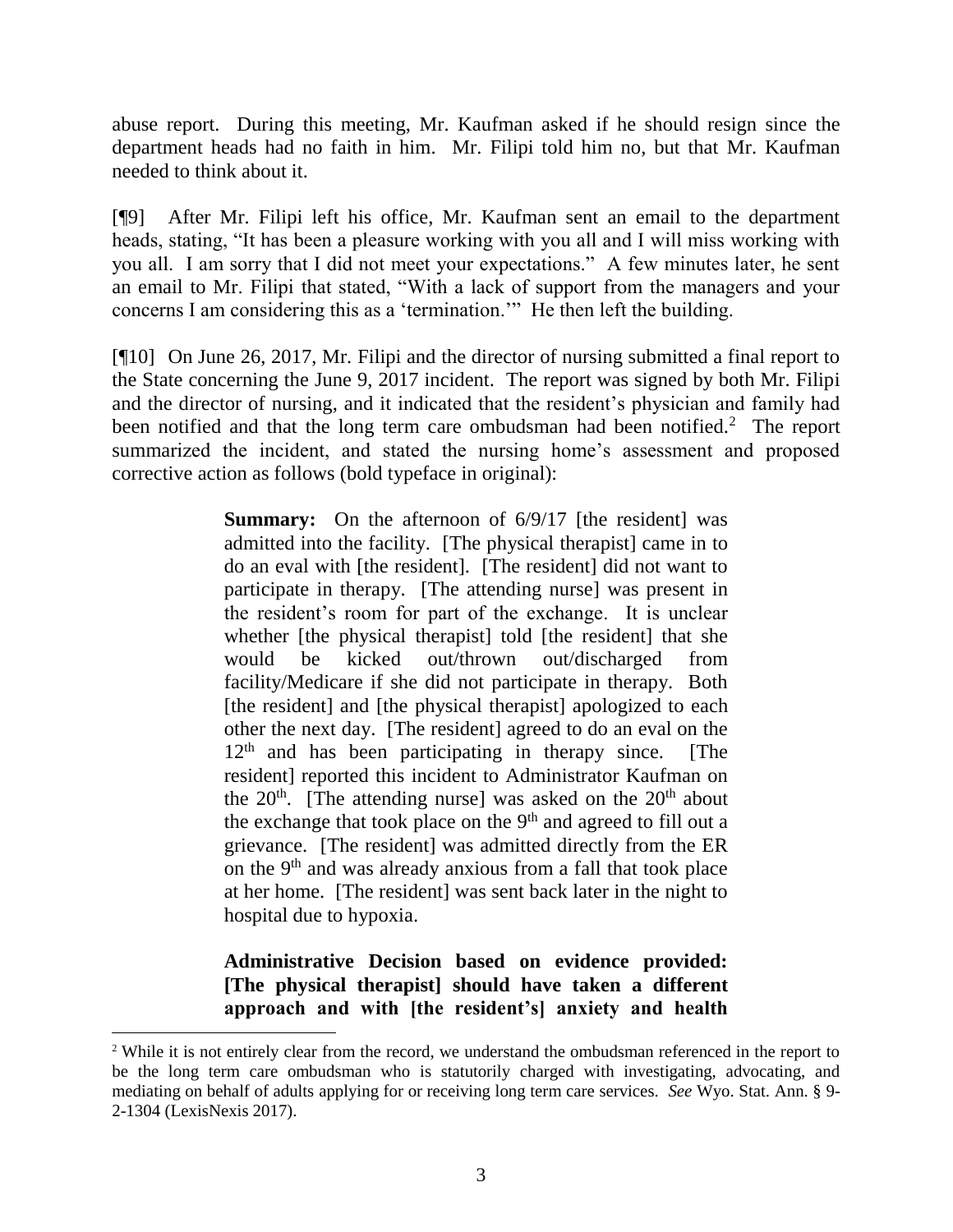**issues that evening it would have been in everybody's best interests to come back the next day.**

**Corrective Action taken: [The physical therapist] has been assigned education that will be completed in the next 2 weeks that covers patients' rights/resident rights, resident abuse, and diffusing customer complaints. [The physical therapist's] supervisors will follow up to ensure proper resident interactions. [The attending nurse] will be educated on timely reporting of resident grievances.**

[¶11] On September 20, 2017, the State issued a Notice of Conclusions. The notice indicated that the State had completed its investigation and had found the allegation of abuse to be unsubstantiated.

[¶12] On September 25, 2017, Mr. Kaufman filed a complaint against RHD and Mr. Filipi, individually and as regional manager of RFD. The complaint asserted a claim for retaliatory constructive discharge, and in support alleged:

> 45. Filipi instructed Kaufman that no report of the elder abuse incident should be made.

> 46. Kaufman understood that Filipi was asking him to either disregard the resident's complaint altogether, or to minimize it in any reports to the State agencies.

> > \* \* \* \*

67. Under federal and state legislation and regulation, elder abuse reporting is mandated, and serves and is an important and well established public policy to protect elderly and susceptible citizens.

68. Kaufman was given the choice to comply with the elder abuse reporting requirements under federal and state law, or to comply with Filipi's instruction not to file an elder abuse report.

69. Kaufman reported to the Wyoming Department of Health and Wyoming Department of Family Services that a vulnerable adult was being or had been abused, neglected, exploited, intimidated, or abandoned.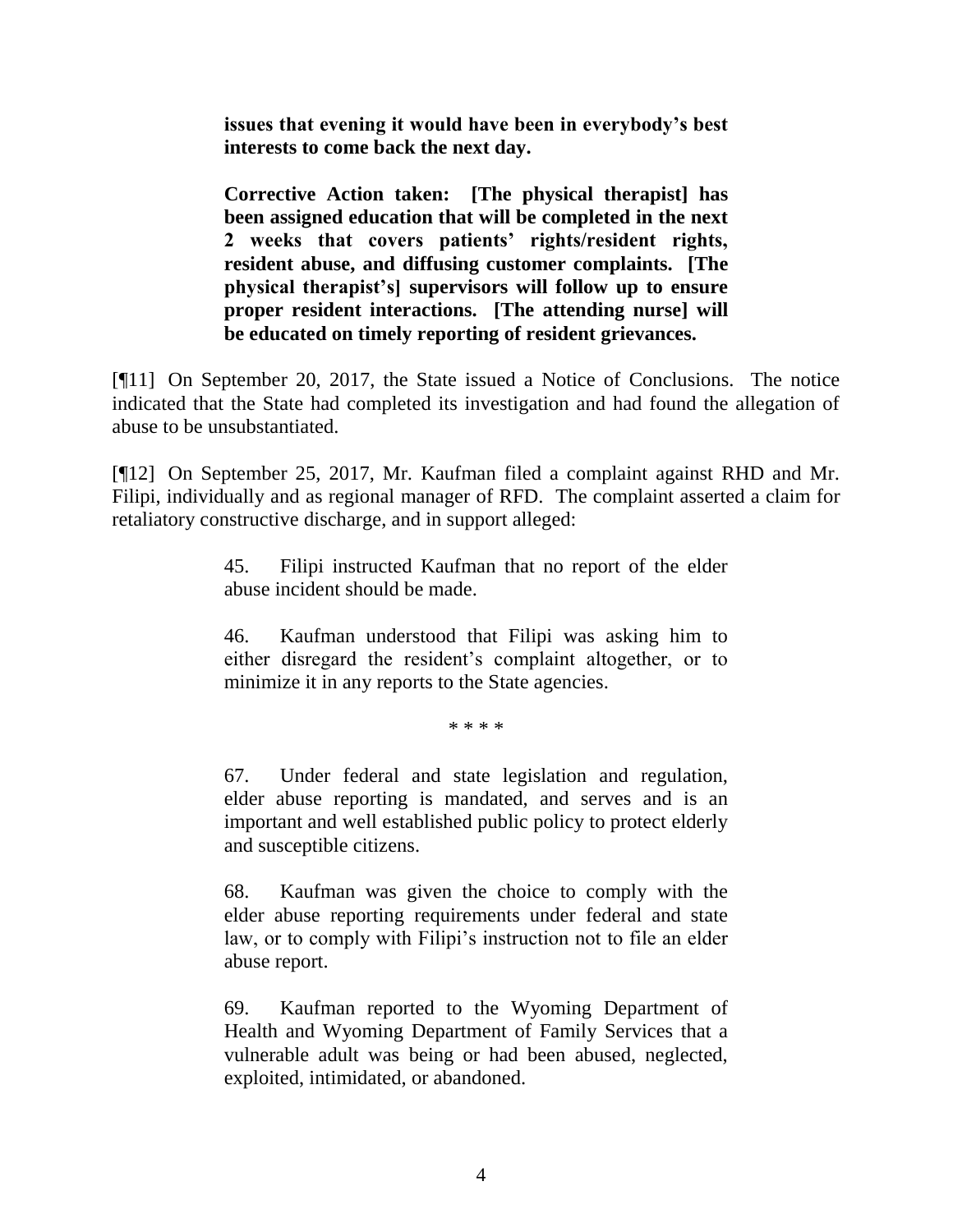70. After Kaufman made his report, RHD provided Kaufman with two options as to his employment, to be fired or to resign.

71. Kaufman reasonably believed his discharge was imminent.

72. Kaufman was not given any alternative to resignation.

73. Kaufman understood the only choice he had was to resign, so as to avoid an involuntary termination report on his employment record.

74. Kaufman was not provided any time to make the resignation decision that Filipi required him to make.

75. Kaufman was not permitted to select the effective date of his resignation.

76. Kaufman's resignation was involuntary and required by RHD and Filipi.

77. RHD and Filipi's ultimatum to Kaufman created intolerable working conditions and required Kaufman's resignation on June 23.

78. Kaufman's involuntary and forced resignation on June 23 was a constructive discharge.

79. No legitimate reason existed for RHD's constructive discharge of Kaufman.

80. RHD's explanation to Kaufman for his discharge was pretextual.

81. Kaufman's elder abuse report was the substantial and motivating factor for RHD's constructive discharge of him.

[¶13] RHD answered the complaint, and Mr. Filipi filed a W.R.C.P. 12(b)(6) motion to dismiss the claims against him, which the district court granted. On June 25, 2018, RHD moved for summary judgment, asserting that based on the undisputed evidence, Mr. Kaufman had no claim that RHD retaliated against him for his filing of the elder abuse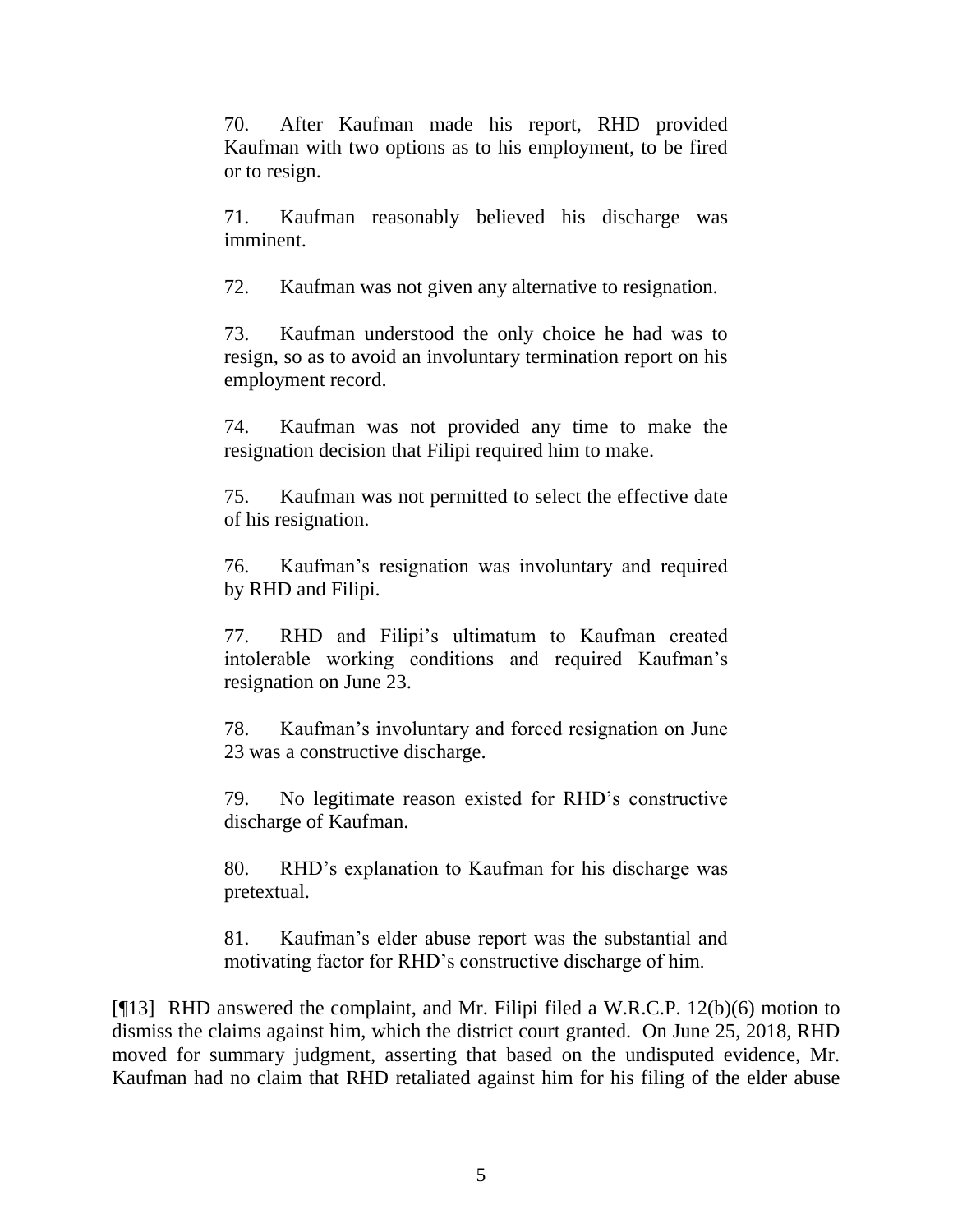report. On August 29, 2018, the district court granted RHD's motion, and Mr. Kaufman thereafter filed a timely notice of appeal to this Court.

#### **STANDARD OF REVIEW**

[¶14] W.R.C.P. 56 governs summary judgment and imposes obligations on the movant and nonmovant that we have described as follows:

> The party requesting summary judgment bears the initial burden of establishing a prima facie case that no genuine issue of material fact exists and that summary judgment should be granted as a matter of law. [W.R.C.P. 56\(c\);](http://www.westlaw.com/Link/Document/FullText?findType=L&pubNum=1008760&cite=WYRRCPR56&originatingDoc=If00747d0015f11e88338c2a2b93e47e8&refType=LQ&originationContext=document&vr=3.0&rs=cblt1.0&transitionType=DocumentItem&contextData=(sc.Search)) *[Throckmartin v. Century 21 Top Realty](http://www.westlaw.com/Link/Document/FullText?findType=Y&serNum=2021462144&pubNum=0004645&originatingDoc=If00747d0015f11e88338c2a2b93e47e8&refType=RP&fi=co_pp_sp_4645_798&originationContext=document&vr=3.0&rs=cblt1.0&transitionType=DocumentItem&contextData=(sc.Search)#co_pp_sp_4645_798)*, 2010 WY 23, ¶ 12, [226 P.3d 793, 798 \(Wyo. 2010\).](http://www.westlaw.com/Link/Document/FullText?findType=Y&serNum=2021462144&pubNum=0004645&originatingDoc=If00747d0015f11e88338c2a2b93e47e8&refType=RP&fi=co_pp_sp_4645_798&originationContext=document&vr=3.0&rs=cblt1.0&transitionType=DocumentItem&contextData=(sc.Search)#co_pp_sp_4645_798) Until the movant has made a prima facie showing that there are no genuine issues of material fact, the nonmovant has no obligation to respond to the motion with materials beyond the pleadings. *[Id](http://www.westlaw.com/Link/Document/FullText?findType=Y&serNum=2021462144&pubNum=0006431&originatingDoc=If00747d0015f11e88338c2a2b93e47e8&refType=RP&originationContext=document&vr=3.0&rs=cblt1.0&transitionType=DocumentItem&contextData=(sc.Search))*.

> Once a prima facie showing is made, the burden shifts to the party opposing the motion to present evidence showing that there are genuine issues of material fact. *[Boehm v. Cody](http://www.westlaw.com/Link/Document/FullText?findType=Y&serNum=1988003696&pubNum=0000661&originatingDoc=If00747d0015f11e88338c2a2b93e47e8&refType=RP&fi=co_pp_sp_661_710&originationContext=document&vr=3.0&rs=cblt1.0&transitionType=DocumentItem&contextData=(sc.Search)#co_pp_sp_661_710)  [Cntry. Chamber of Commerce](http://www.westlaw.com/Link/Document/FullText?findType=Y&serNum=1988003696&pubNum=0000661&originatingDoc=If00747d0015f11e88338c2a2b93e47e8&refType=RP&fi=co_pp_sp_661_710&originationContext=document&vr=3.0&rs=cblt1.0&transitionType=DocumentItem&contextData=(sc.Search)#co_pp_sp_661_710)*, 748 P.2d 704, 710 (Wyo. [1987\)](http://www.westlaw.com/Link/Document/FullText?findType=Y&serNum=1988003696&pubNum=0000661&originatingDoc=If00747d0015f11e88338c2a2b93e47e8&refType=RP&fi=co_pp_sp_661_710&originationContext=document&vr=3.0&rs=cblt1.0&transitionType=DocumentItem&contextData=(sc.Search)#co_pp_sp_661_710) (citing *England v. Simmons*[, 728 P.2d 1137, 1140-41](http://www.westlaw.com/Link/Document/FullText?findType=Y&serNum=1986159292&pubNum=0000661&originatingDoc=If00747d0015f11e88338c2a2b93e47e8&refType=RP&fi=co_pp_sp_661_1140&originationContext=document&vr=3.0&rs=cblt1.0&transitionType=DocumentItem&contextData=(sc.Search)#co_pp_sp_661_1140)  [\(Wyo. 1986\)\)](http://www.westlaw.com/Link/Document/FullText?findType=Y&serNum=1986159292&pubNum=0000661&originatingDoc=If00747d0015f11e88338c2a2b93e47e8&refType=RP&fi=co_pp_sp_661_1140&originationContext=document&vr=3.0&rs=cblt1.0&transitionType=DocumentItem&contextData=(sc.Search)#co_pp_sp_661_1140). The party opposing the motion must present specific facts; relying on conclusory statements or mere opinion will not satisfy that burden, nor will relying solely upon allegations and pleadings. *Boehm*[, 748 P.2d at 710.](http://www.westlaw.com/Link/Document/FullText?findType=Y&serNum=1988003696&pubNum=0000661&originatingDoc=If00747d0015f11e88338c2a2b93e47e8&refType=RP&fi=co_pp_sp_661_710&originationContext=document&vr=3.0&rs=cblt1.0&transitionType=DocumentItem&contextData=(sc.Search)#co_pp_sp_661_710) However, the facts presented are considered from the vantage point most favorable to the party opposing the motion, and that party is given the benefit of all favorable inferences that may fairly be drawn from the record. [*[Union Pacific R. Co.](http://www.westlaw.com/Link/Document/FullText?findType=Y&serNum=2024580781&pubNum=0004645&originatingDoc=If00747d0015f11e88338c2a2b93e47e8&refType=RP&fi=co_pp_sp_4645_871&originationContext=document&vr=3.0&rs=cblt1.0&transitionType=DocumentItem&contextData=(sc.Search)#co_pp_sp_4645_871)  v.*] *Caballo Coal Co.*[, ¶ 12, 246 P.3d \[867\] at 871 \[\(Wyo.](http://www.westlaw.com/Link/Document/FullText?findType=Y&serNum=2024580781&pubNum=0004645&originatingDoc=If00747d0015f11e88338c2a2b93e47e8&refType=RP&fi=co_pp_sp_4645_871&originationContext=document&vr=3.0&rs=cblt1.0&transitionType=DocumentItem&contextData=(sc.Search)#co_pp_sp_4645_871)  [2011\)\]](http://www.westlaw.com/Link/Document/FullText?findType=Y&serNum=2024580781&pubNum=0004645&originatingDoc=If00747d0015f11e88338c2a2b93e47e8&refType=RP&fi=co_pp_sp_4645_871&originationContext=document&vr=3.0&rs=cblt1.0&transitionType=DocumentItem&contextData=(sc.Search)#co_pp_sp_4645_871).

*Bogdanski v. Budzik*, 2018 WY 7, ¶ 18, 408 P.3d 1156, 1160-61 (Wyo. 2018) (quoting *Amos v. Lincoln Cty. Sch. Dist. No. 2*[, 2015 WY 115, ¶ 15, 359 P.3d 954, 958-59 \(Wyo.](http://www.westlaw.com/Link/Document/FullText?findType=Y&serNum=2036938590&pubNum=0004645&originatingDoc=If00747d0015f11e88338c2a2b93e47e8&refType=RP&fi=co_pp_sp_4645_958&originationContext=document&vr=3.0&rs=cblt1.0&transitionType=DocumentItem&contextData=(sc.Search)#co_pp_sp_4645_958) [2015\)\)](http://www.westlaw.com/Link/Document/FullText?findType=Y&serNum=2036938590&pubNum=0004645&originatingDoc=If00747d0015f11e88338c2a2b93e47e8&refType=RP&fi=co_pp_sp_4645_958&originationContext=document&vr=3.0&rs=cblt1.0&transitionType=DocumentItem&contextData=(sc.Search)#co_pp_sp_4645_958).

[¶15] Our review of a district court's grant of summary judgment is de novo. We have said:

> We review a district court's order granting summary judgment de novo and afford no deference to the district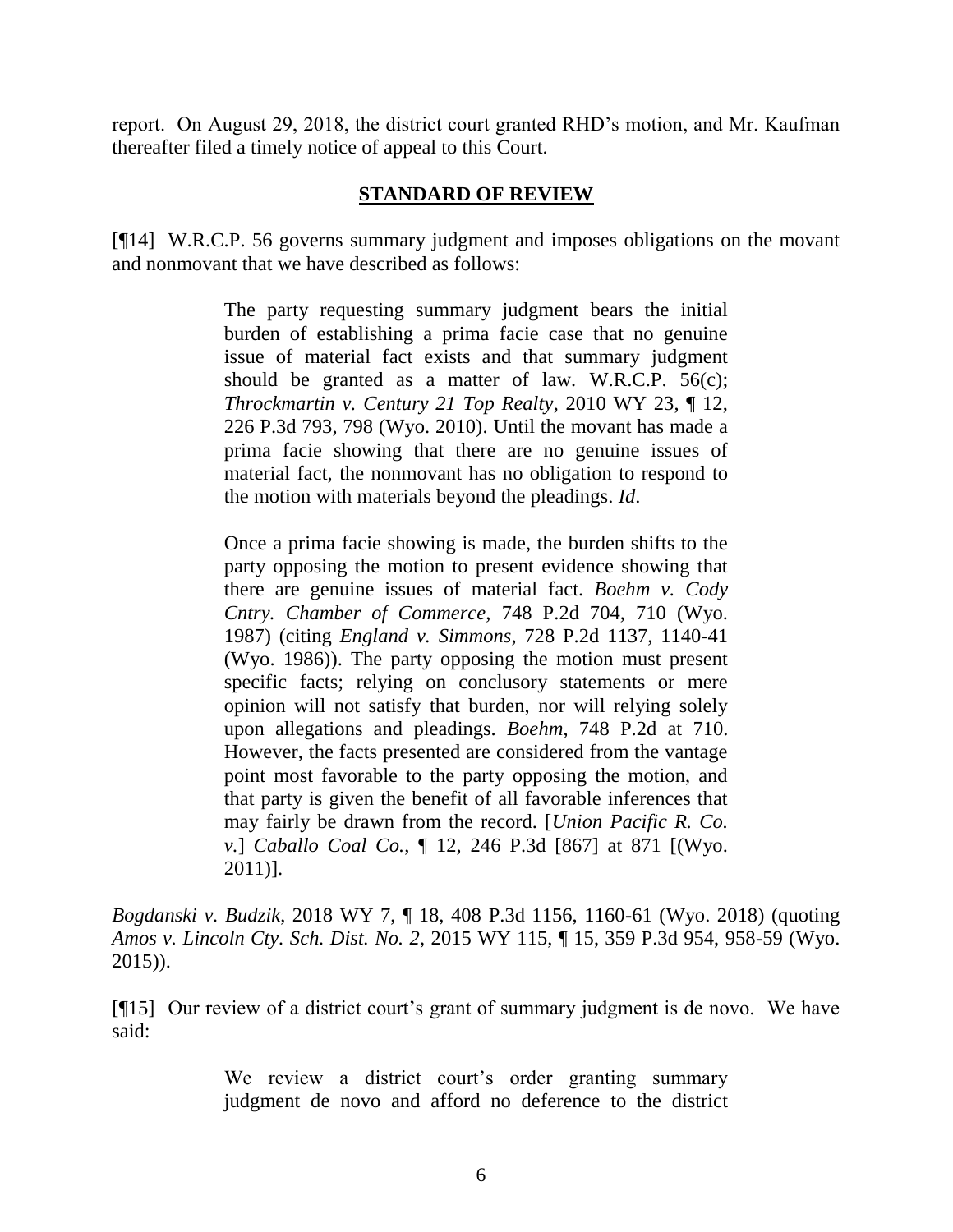court's ruling. *[Thornock v. PacifiCorp](http://www.westlaw.com/Link/Document/FullText?findType=Y&serNum=2039785923&pubNum=0004645&originatingDoc=I050886c0192511e9a573b12ad1dad226&refType=RP&fi=co_pp_sp_4645_179&originationContext=document&vr=3.0&rs=cblt1.0&transitionType=DocumentItem&contextData=(sc.Search)#co_pp_sp_4645_179)*, 2016 WY 93, ¶ 10, [379 P.3d 175, 179 \(Wyo. 2016\).](http://www.westlaw.com/Link/Document/FullText?findType=Y&serNum=2039785923&pubNum=0004645&originatingDoc=I050886c0192511e9a573b12ad1dad226&refType=RP&fi=co_pp_sp_4645_179&originationContext=document&vr=3.0&rs=cblt1.0&transitionType=DocumentItem&contextData=(sc.Search)#co_pp_sp_4645_179) This Court reviews the same materials and uses the same legal standard as the district court. *[Id](http://www.westlaw.com/Link/Document/FullText?findType=Y&serNum=2039785923&pubNum=0006431&originatingDoc=I050886c0192511e9a573b12ad1dad226&refType=RP&originationContext=document&vr=3.0&rs=cblt1.0&transitionType=DocumentItem&contextData=(sc.Search))*. The record is assessed from the vantage point most favorable to the party opposing the motion ..., and we give a party opposing summary judgment the benefit of all favorable inferences that may fairly be drawn from the record. *[Id](http://www.westlaw.com/Link/Document/FullText?findType=Y&serNum=2039785923&pubNum=0006431&originatingDoc=I050886c0192511e9a573b12ad1dad226&refType=RP&originationContext=document&vr=3.0&rs=cblt1.0&transitionType=DocumentItem&contextData=(sc.Search))*. A material fact is one that would have the effect of establishing or refuting an essential element of the cause of action or defense asserted by the parties. *[Id](http://www.westlaw.com/Link/Document/FullText?findType=Y&serNum=2039785923&pubNum=0006431&originatingDoc=I050886c0192511e9a573b12ad1dad226&refType=RP&originationContext=document&vr=3.0&rs=cblt1.0&transitionType=DocumentItem&contextData=(sc.Search))*.

*Wyo. Jet Center, LLC v. Jackson Hole Airport Bd.*, 2019 WY 6, ¶ 10, 432 P.3d 910, 914 (Wyo. 2019) (quoting *Reichert v. Daugherty*[, 2018 WY 103, ¶ 11, 425 P.3d 990, 994](http://www.westlaw.com/Link/Document/FullText?findType=Y&serNum=2045408383&pubNum=0004645&originatingDoc=I050886c0192511e9a573b12ad1dad226&refType=RP&fi=co_pp_sp_4645_994&originationContext=document&vr=3.0&rs=cblt1.0&transitionType=DocumentItem&contextData=(sc.Search)#co_pp_sp_4645_994)  [\(Wyo. 2018\)\)](http://www.westlaw.com/Link/Document/FullText?findType=Y&serNum=2045408383&pubNum=0004645&originatingDoc=I050886c0192511e9a573b12ad1dad226&refType=RP&fi=co_pp_sp_4645_994&originationContext=document&vr=3.0&rs=cblt1.0&transitionType=DocumentItem&contextData=(sc.Search)#co_pp_sp_4645_994).

# **DISCUSSION**

[¶16] An employer of an at-will employee may terminate that employment "at any time and for any reason without incurring liability." *McGarvey v. Key Prop. Mgmt. LLC*, 2009 WY 84, ¶ 11, 211 P.3d 503, 506 (Wyo. 2009) (quoting *[Rompf v. John Q. Hammons](http://www.westlaw.com/Link/Document/FullText?findType=Y&serNum=1984138019&pubNum=0000661&originatingDoc=Ie84463f8667011deabded03f2b83b8a4&refType=RP&fi=co_pp_sp_661_27&originationContext=document&vr=3.0&rs=cblt1.0&transitionType=DocumentItem&contextData=(sc.Keycite)#co_pp_sp_661_27)*  Hotels[, 685 P.2d 25, 27 \(Wyo.](http://www.westlaw.com/Link/Document/FullText?findType=Y&serNum=1984138019&pubNum=0000661&originatingDoc=Ie84463f8667011deabded03f2b83b8a4&refType=RP&fi=co_pp_sp_661_27&originationContext=document&vr=3.0&rs=cblt1.0&transitionType=DocumentItem&contextData=(sc.Keycite)#co_pp_sp_661_27) 1984)).<sup>3</sup> Our Court has recognized a limited exception to that rule and has held that an at-will employee may not be discharged for a reason that violates public policy. *McLean v. Hyland Enter., Inc.*, 2001 WY 111, ¶ 23, 34 P.3d 1262, 1268 (Wyo. 2001). To avoid unreasonably eliminating employer discretion in terminating at-will employees, we apply this exception narrowly, and only in rare cases. *McGarvey*, ¶ 12, 211 P.3d at 507 (quoting *McLean*, ¶ [23, 34 P.3d](http://www.westlaw.com/Link/Document/FullText?findType=Y&serNum=2001966872&pubNum=0004645&originatingDoc=Ie84463f8667011deabded03f2b83b8a4&refType=RP&fi=co_pp_sp_4645_1268&originationContext=document&vr=3.0&rs=cblt1.0&transitionType=DocumentItem&contextData=(sc.Keycite)#co_pp_sp_4645_1268) at 1268).

[¶17] A party asserting a discharge in violation of public policy must demonstrate that: "(1) The discharge violated a well-established public policy; and (2) there is no other remedy available to protect the interests of the discharged employee or society." *McGarvey*, ¶ 13, 211 P.3d at 507 (quoting *[Boone v. Frontier Refining, Inc.](http://www.westlaw.com/Link/Document/FullText?findType=Y&serNum=1999214220&pubNum=0000661&originatingDoc=Ie84463f8667011deabded03f2b83b8a4&refType=RP&fi=co_pp_sp_661_688&originationContext=document&vr=3.0&rs=cblt1.0&transitionType=DocumentItem&contextData=(sc.Keycite)#co_pp_sp_661_688)*, 987 P.2d 681, [688 \(Wyo.](http://www.westlaw.com/Link/Document/FullText?findType=Y&serNum=1999214220&pubNum=0000661&originatingDoc=Ie84463f8667011deabded03f2b83b8a4&refType=RP&fi=co_pp_sp_661_688&originationContext=document&vr=3.0&rs=cblt1.0&transitionType=DocumentItem&contextData=(sc.Keycite)#co_pp_sp_661_688) 1999)). This Court recently clarified the showing that an employee must make to sustain a claim for retaliatory discharge.

> 1. The employee must make a prima facie case showing employment, [a public policy-protected action by the employee], . . . and *consequent* termination of employment.

> 2. After a prima facie case is established, the burden shifts to the employer to rebut the inference that its motives were retaliatory by articulating a legitimate non-retaliatory reason.

<sup>&</sup>lt;sup>3</sup> Mr. Kaufman does not dispute that his employment with RHD was at-will.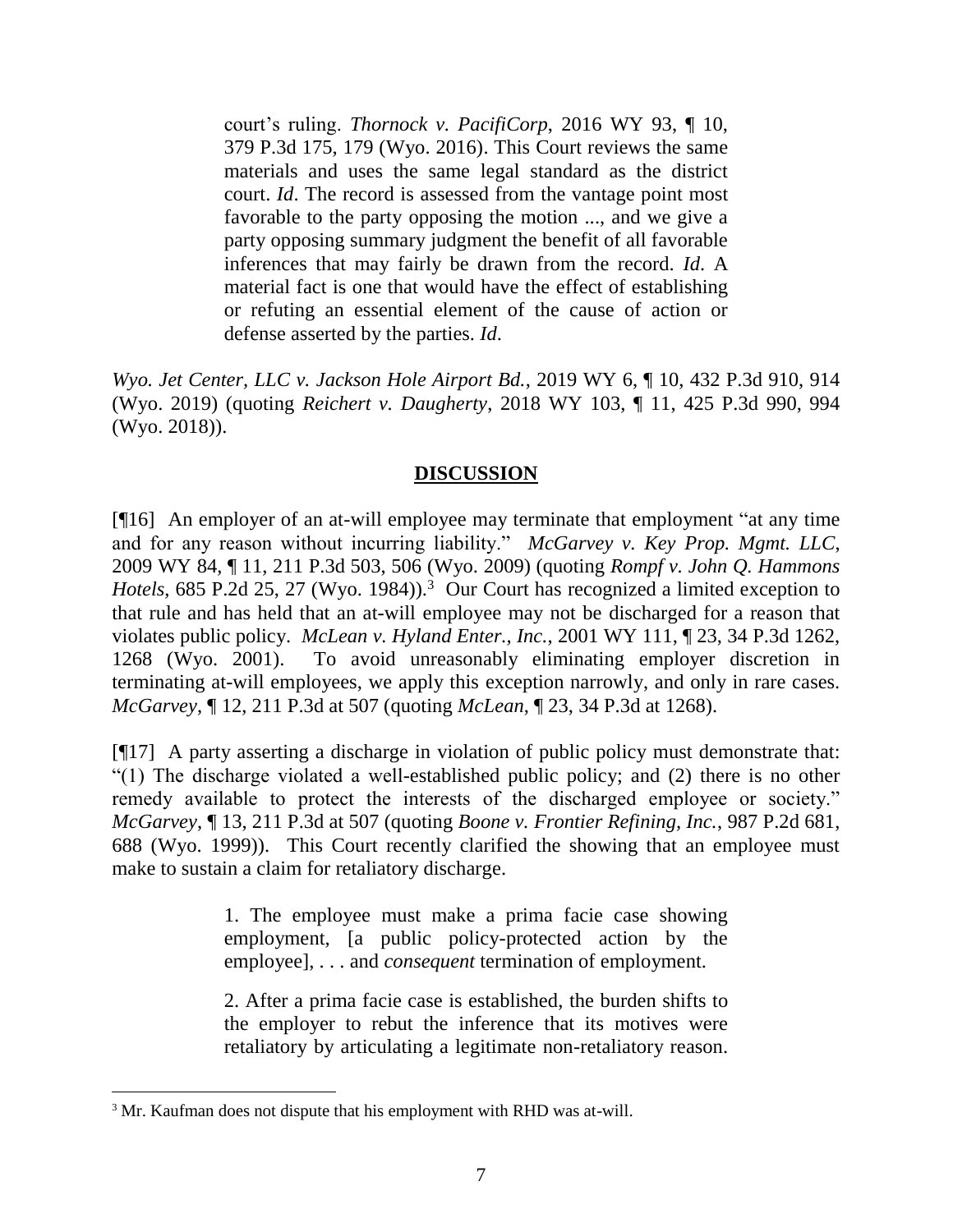. . . The burden is one of production—the employer must raise a genuine issue of fact as to whether it retaliatorily discharged the employee.

3. The employee may then meet its ultimate burden of persuasion by proving directly that the discharge was motivated by [his public policy-protected action] . . . or by showing that the employer's proffered explanation is not worthy of credence, i.e., that it is a pretext.

*King v. Cowboy Dodge, Inc.*, 2015 WY 129, ¶ 19, 357 P.3d 755, 760 (Wyo. 2015) (citing *[Cardwell v. American Linen Supply](http://www.westlaw.com/Link/Document/FullText?findType=Y&serNum=1992213236&pubNum=0000661&originatingDoc=I5b268ed3626511e5a795ac035416da91&refType=RP&fi=co_pp_sp_661_599&originationContext=document&vr=3.0&rs=cblt1.0&transitionType=DocumentItem&contextData=(sc.UserEnteredCitation)#co_pp_sp_661_599)*, 843 P.2d 596, 599-600 (Wyo. 1992)).

[¶18] We explained that the term *consequent*, as articulated in *Cardwell*, was something of a misnomer, and we clarified that the showing an employee must make in his prima facie case is that his public policy-protected action was a substantial and motivating factor in his discharge. *King*, ¶ 25, 357 P.3d at 762. However, we also adhered to our holding in *Cardwell* that "mere proximity in time does not prove the required causal connection." *Id*. ¶ 30, 357 P.3d at 762 (citing *Cardwell*, 843 P.2d at 600).

> Ordinarily the prima facie case must, in the nature of things, be shown by circumstantial evidence, since the employer is not apt to announce retaliation as his motive. Proximity in time between the claim and the firing is a typical beginningpoint, coupled with evidence of satisfactory work performance and supervisory evaluations. Any evidence of an actual pattern of retaliatory conduct is, of course, very persuasive.

*King*, ¶ 19, 357 P.3d at 760 (quoting *Cardwell*, 843 P.2d at 600).

[¶19] Our starting point in a retaliatory discharge analysis would normally be to determine whether the employee has identified an established public policy and a lack of any other remedy for his alleged discharge in violation of the policy. We need not address those questions here, however, because we conclude that Mr. Kaufman failed to present admissible evidence in opposition to RHD's summary judgment motion that would make his required prima facie showing—that his submission of the abuse report was a substantial and motivating factor in his discharge—a triable issue. *See Boone v. Frontier Refining, Inc.*, 987 P.2d at 688 (bypassing policy question where employee failed to show he was discharged in retaliation for reporting unsafe work condition).

[¶20] Mr. Kaufman alleged in his complaint that his supervisor instructed him that no report of the June 9, 2017 abuse incident should be made, and that he was constructively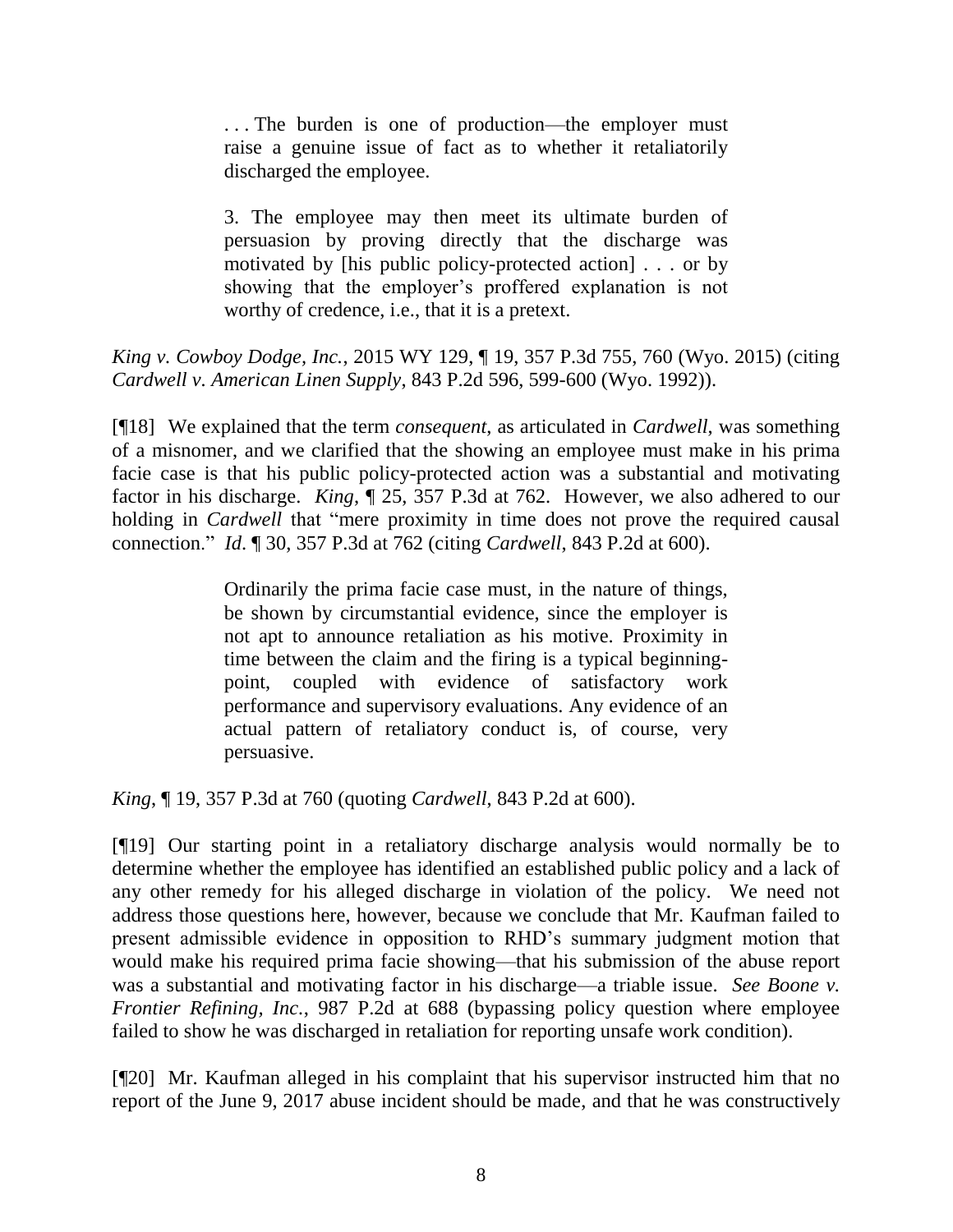discharged in retaliation for submitting the report. In moving for summary judgment, RHD presented Mr. Filipi's affidavit, by which he attested that he discussed the June 9 incident with Mr. Kaufman and the director of nursing and expressed his agreement that a report should be made. RHD also presented the report that Mr. Kaufman submitted to the State, in which he stated, "It was the consensus of the regional manager, administrator, and director of nursing that this issue should be reported to the State of Wyoming as a potential abuse issue."

[¶21] Mr. Kaufman presented no evidence to refute RHD's evidence that Mr. Filipi did not instruct him to refrain from submitting an abuse report and that he wanted a report submitted.<sup>4</sup> Instead, he revised his claim to allege that Mr. Filipi wanted to review the report before its submission so that he could "sanitize" the report and conceal his practice of having physical therapy forced on nursing home residents to increase the home's revenue. In support of his revised allegation, Mr. Kaufman offered what we view as three categories of evidence that he claims create an issue of material fact concerning his prima facie case: 1) evidence purporting to show Mr. Filipi's past failures to adequately respond to abuse reports and his practice of forcing physical therapy on nursing home residents; 2) evidence of Mr. Filipi's comments concerning the June 9, 2017 incident, his desire to review the abuse report, and his criticism of Mr. Kaufman's report; and 3) the final report submitted by Mr. Filipi and the director of nursing, which Mr. Kaufman characterizes as "false." We will address each category of evidence in turn.

### **1. Past Incidents Involving Mr. Filipi**

[¶22] Mr. Kaufman alleges that Mr. Filipi wanted to review the incident report before its submission so that he could sanitize it and keep Mr. Kaufman from interfering with his practice of forcing physical therapy on residents in order to increase the nursing home's revenue. In support of this allegation, Mr. Kaufman submitted an affidavit, which stated, in relevant part (footnote added):

> 8. Before my hiring, RHD did not inform me that RHD's management of the Nursing Home was deemed "deficient" in

<sup>&</sup>lt;sup>4</sup> Mr. Kaufman's attorney in fact conceded during his summary judgment argument to the district court that he did not dispute that Mr. Filipi wanted the report submitted.

THE COURT: But in terms of the public policy exception, this isn't so much what was originally alleged that they didn't allow him to file it; right? I mean, I guess the evidence that I've read is that everybody agreed that it was going to be filed.

<sup>[</sup>PLAINTIFF'S COUNSEL]: That is correct. We can't deny that there was this general consensus. There was a three-way phone call, and it was agreed that they had to be filed. . . .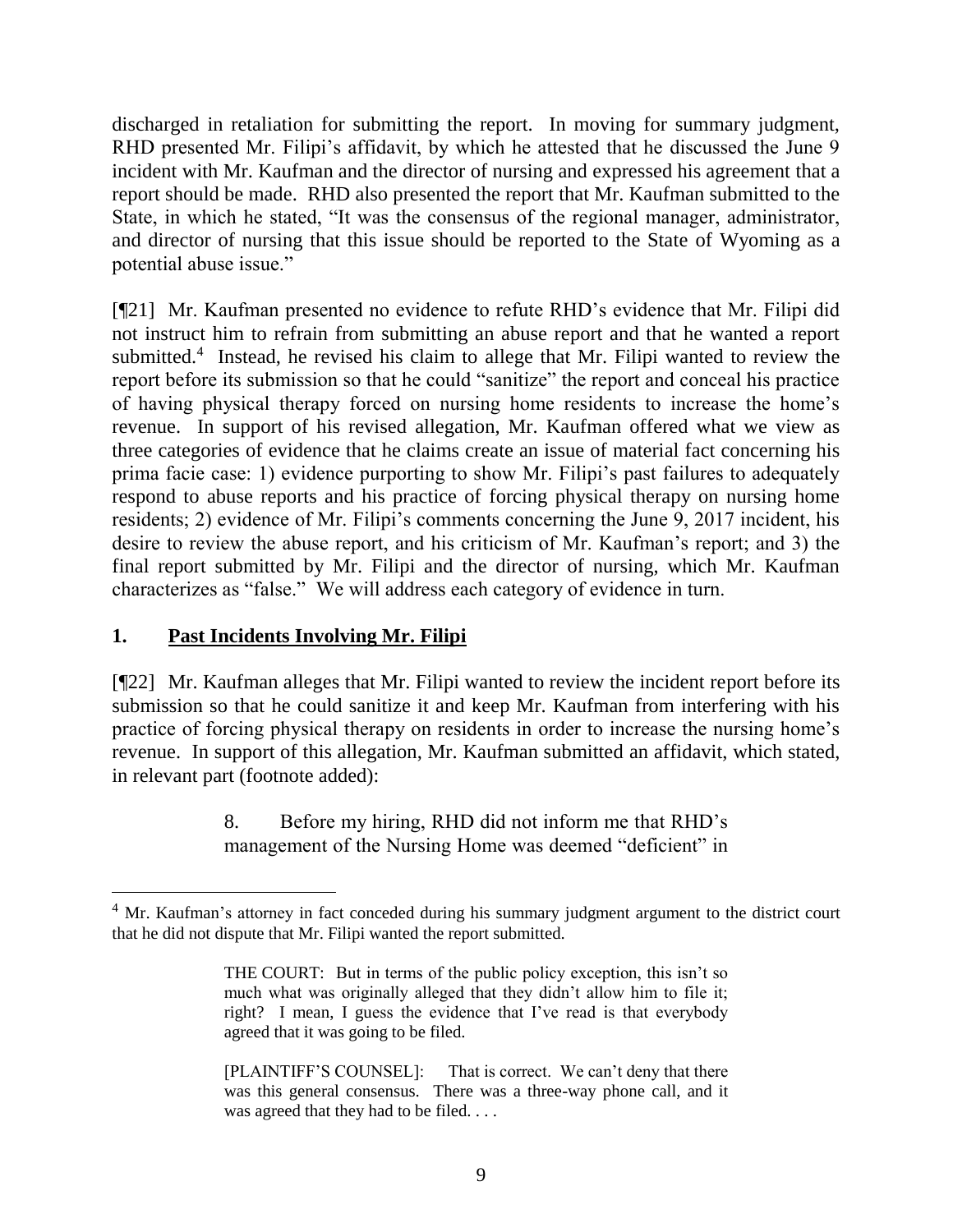several areas by the Department of Health and Human Services Centers for Medicare and Medicaid Services ("CMS") on a June 2016 State Survey, or that as part of such Survey, the Nursing Home entered into a Plan of Correction requiring the facility to "ensure that all allegations of abuse are reported to the appropriate state agencies."

\* \* \* \*

19. I learned that the CMS State Survey cited the Nursing Home for failure to comply with resident abuse reporting requirements, including but not limited to a May 15, 2016 forced feeding incident, verbal abuse of a resident by a nurse, RHD's non-responsiveness to complaints made by a resident's family members, and RHD's failure to cause the Nursing Home to take additional actions to ensure resident safety and to report abuse allegations to the appropriate state agency.

20. I learned that in July 2016, CMS required the Nursing Home to implement a "plan of correction" in order to continue to participate in, and receive reimbursement from, the Medicare Program, and that Filipi agreed to the plan of correction as a signatory and as part of RHD's management of the Nursing Home (Filipi was the Administrator of the Nursing Home at that time).

21. The required corrective actions included the requirement that "all allegations of abuse are reported to appropriate state agencies" and "any potential abuse found will be investigated promptly and thoroughly with a full report of findings sent to the appropriate state agency."

\* \* \* \*

58. In my follow-up to the investigation of the June 9 incident, and in preparation for this matter, I obtained information from another physical therapist that worked at the Nursing Home while Filipi was administrator. Said physical therapist indicated that Filipi improperly inflated RUG<sup>5</sup> levels by "constantly pressuring the physical therapy staff to spend

<sup>&</sup>lt;sup>5</sup> The affidavit does not define what the acronym "RUG" stands for.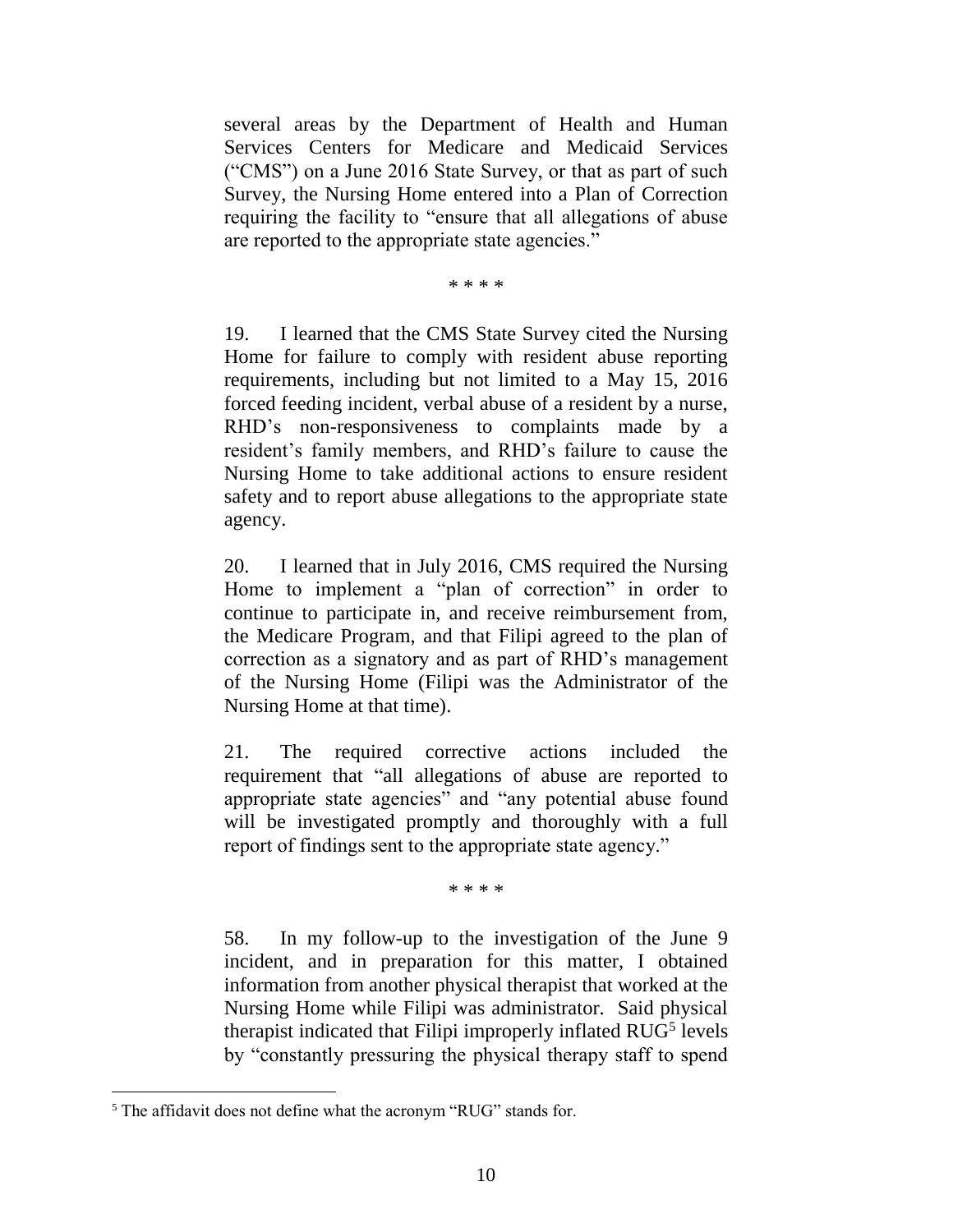more time with each patient than they could tolerate for billing purposes, and were asked to perform procedures that were unnecessary, unethical or downright mean." The physical therapist further indicated that his company's physical therapy contract was terminated and RHD apparently hired two subsequent companies that they could pressure into that conduct.

59. Based on my report, Filipi realized that I would not be coerced into or be complicit with his practice of pressuring providers to increase RUG levels and reimbursement; instead, I was a resident / patient advocate, who respected clinical judgment based on the needs of the residents, and would not apply Filipi's administrative mandates to meet inappropriate productivity quotas.

60. By standing up against Mr. Filipi and filing the elder abuse report, Filipi became aware that prior practices of forcing therapy on residents would not be tolerated, and would likely result in further federal and state regulatory scrutiny and review of the Nursing Home, and might result in the Platte County Hospital District Board of Trustees terminating the Agreement for Nursing Home Management Services with RHD.

61. That was the real reason for Mr. Filipi's clear threat and intent to fire me, and as a newly-licensed Administrator in a state with few available Administrator jobs, I was certain that being fired after only one month on the job would damage my entire career as a nursing home administrator.

[¶23] "Speculation, conjecture, the suggestion of a possibility, guesses, or even probability are insufficient to establish an issue of material fact." *RB, Jr. by and through Brown v. Big Horn County Sch. Dist. No. 3*, 2017 WY 13, ¶ 30, 388 P.3d 542, 551 (Wyo. 2017) (quoting *Jones v. Schabron*[, 2005 WY 65, ¶ 11, 113 P.3d 34, 38 \(Wyo. 2005\)](http://www.westlaw.com/Link/Document/FullText?findType=Y&serNum=2006759096&pubNum=0004645&originatingDoc=I2e16d600edb911e69a9296e6a6f4a986&refType=RP&fi=co_pp_sp_4645_38&originationContext=document&vr=3.0&rs=cblt1.0&transitionType=DocumentItem&contextData=(sc.DocLink)#co_pp_sp_4645_38)). Additionally, Rule 56 requires that facts offered in support of or in opposition to summary judgment must be supported by admissible evidence.

(c) *Procedures*.

(1) *Supporting Factual Positions.* A party asserting that a fact cannot be or is genuinely disputed must support the assertion by: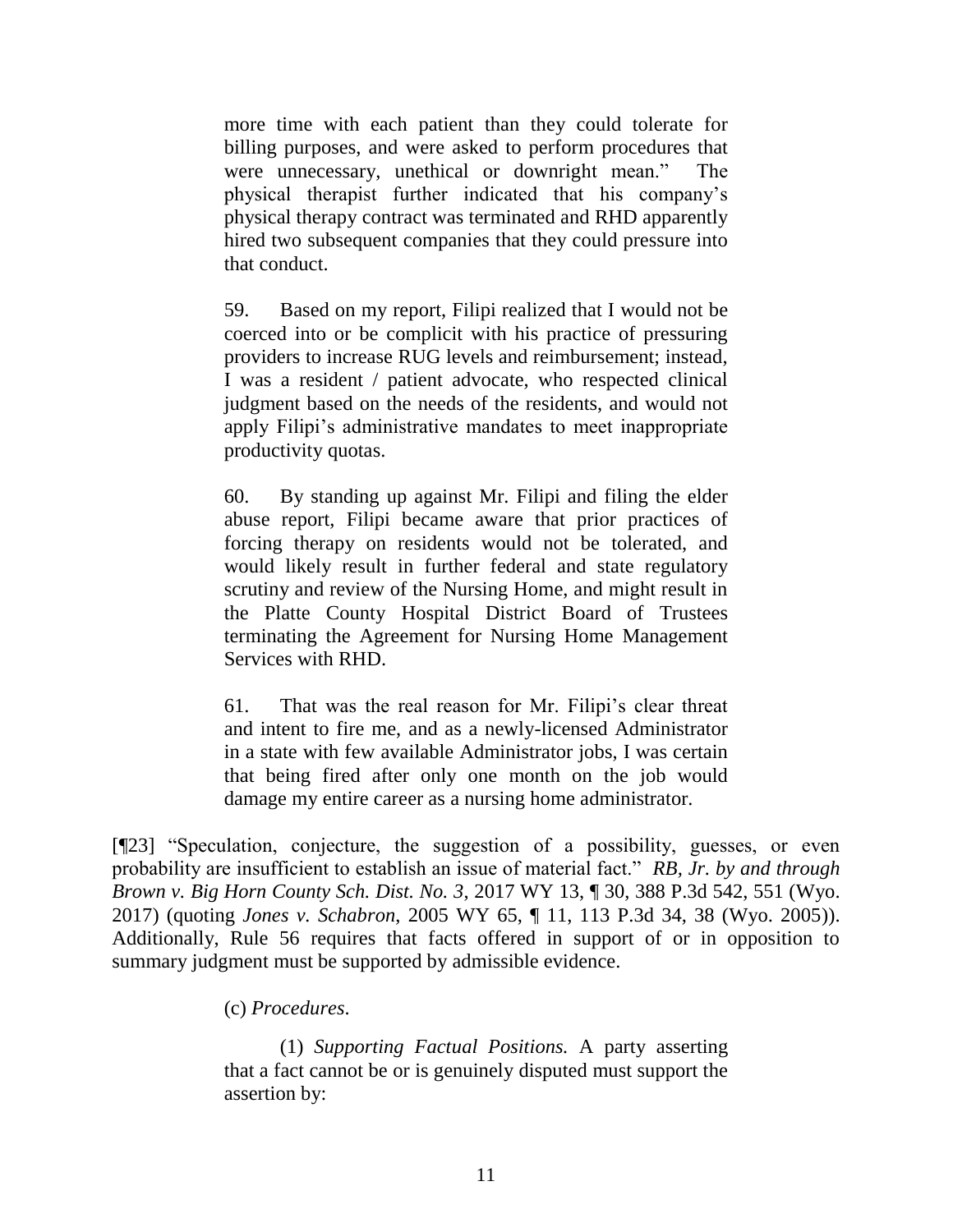(A) citing to particular parts of materials in the record, including depositions, documents, electronically stored information, affidavits or declarations, stipulations (including those made for purposes of the motion only), admissions, interrogatory answers, or other materials; or

(B) showing that the materials cited do not establish the absence or presence of a genuine dispute, or that an adverse party cannot produce admissible evidence to support the fact.

(2) *Objection That a Fact Is Not Supported by Admissible Evidence.* A party may object that the material cited to support or dispute a fact cannot be presented in a form that would be admissible in evidence.

(3) *Materials Not Cited.* The court need consider only the cited materials, but it may consider other materials in the record.

(4) *Affidavits or Declarations.* An affidavit or declaration used to support or oppose a motion must be made on personal knowledge, set out facts that would be admissible in evidence, and show that the affiant or declarant is competent to testify on the matters stated.

W.R.C.P. 56(c).

[¶24] The above-quoted paragraphs of Mr. Kaufman's affidavit are replete with conjecture, inadmissible hearsay, and matters outside Mr. Kaufman's personal knowledge. Additionally, the "state survey," referenced in paragraphs 8 and 19, was not attached to the affidavit or otherwise contained in the record. The same is true of the "plan of correction" referenced in paragraphs 8, 20, and 21. Because none of the abovequoted paragraphs complies with Rule  $56(c)$ , they cannot create a genuine issue of fact.<sup>6</sup>

<sup>6</sup> W.R.C.P. 56 was amended in 2017 to align with its federal counterpart, which was amended in 2010. The affidavit requirements previously found at Rule 56(e) were renumbered and are now found at Rule  $56(c)(4)$ . Although the express statement that any materials referenced in an affidavit must be attached to the affidavit was omitted, it is still required because of Rule  $56(c)(1)(A)$ 's requirement that any material cited be in the record. *See* Fed.R.Civ.P. 56(c) advisory committee's note to 2010 amendment ("Subdivision  $(c)(4)$  carries forward some of the provisions of former subdivision  $(e)(1)$ . Other provisions are relocated or omitted. The requirement that a sworn or certified copy of a paper referred to in an affidavit or declaration be attached to the affidavit or declaration is omitted as unnecessary given the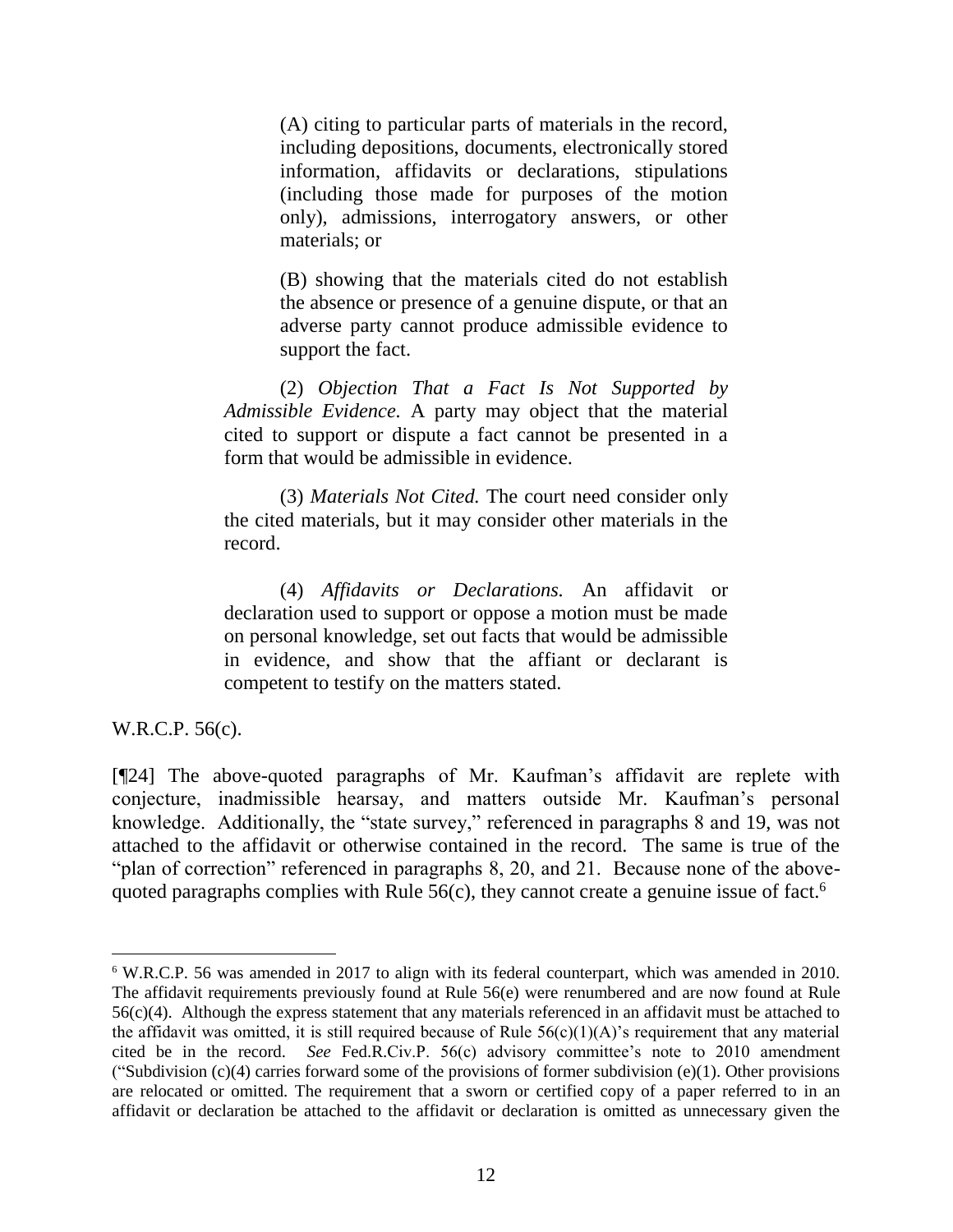# **2. Mr. Filipi's Review and Criticism of Mr. Kaufman's Report**

[¶25] The next category of evidence is Mr. Filipi's review and criticism of Mr. Kaufman's report, which Mr. Kaufman contends created a question of fact concerning his claim that Mr. Filipi wanted to sanitize the report. Mr. Kaufman stated as follows by affidavit:

> 14. By email, Filipi attempted to downplay the incident, about which he knew nothing, and blamed the resident for making similar previous comments and stated that she had "added a lot of drama to her story".

> 15. Filipi recommended that I attempt to corroborate the resident's story with other staff members, so I proceeded with the investigation by contacting the Nursing Home's Director of Nursing Services ["DON"].

> > \* \* \* \*

23. After conducting additional investigation, and after receipt of the attending nurse's Grievance Form, I emailed Mr. Filipi and the manager of the PT company (Beth Payne) on June 20, 2017, informing them the incident should be reported to the State of Wyoming. The email was soon followed up with a three-way conversation between Filipi, Payne, and myself, and during that conversation, I sent to both of them the attending nurse's Grievance Form that corroborated the resident's complaint by a disinterested third party with firsthand knowledge of the interaction.

24. It was my understanding based on that phone call that Filipi was supportive of reporting the incident to proper state agencies, and is why I stated in my elder abuse report that "[I]t was the consensus of the regional manager, administrator, and director of nursing that this issue should be reported to the State of Wyoming as a potential abuse issue".

25. Filipi called me directly after the three-way conference call ended, and stated that physical therapy was an important

l

requirement in subdivision  $(c)(1)(A)$  that a statement or dispute of fact be supported by materials in the record.").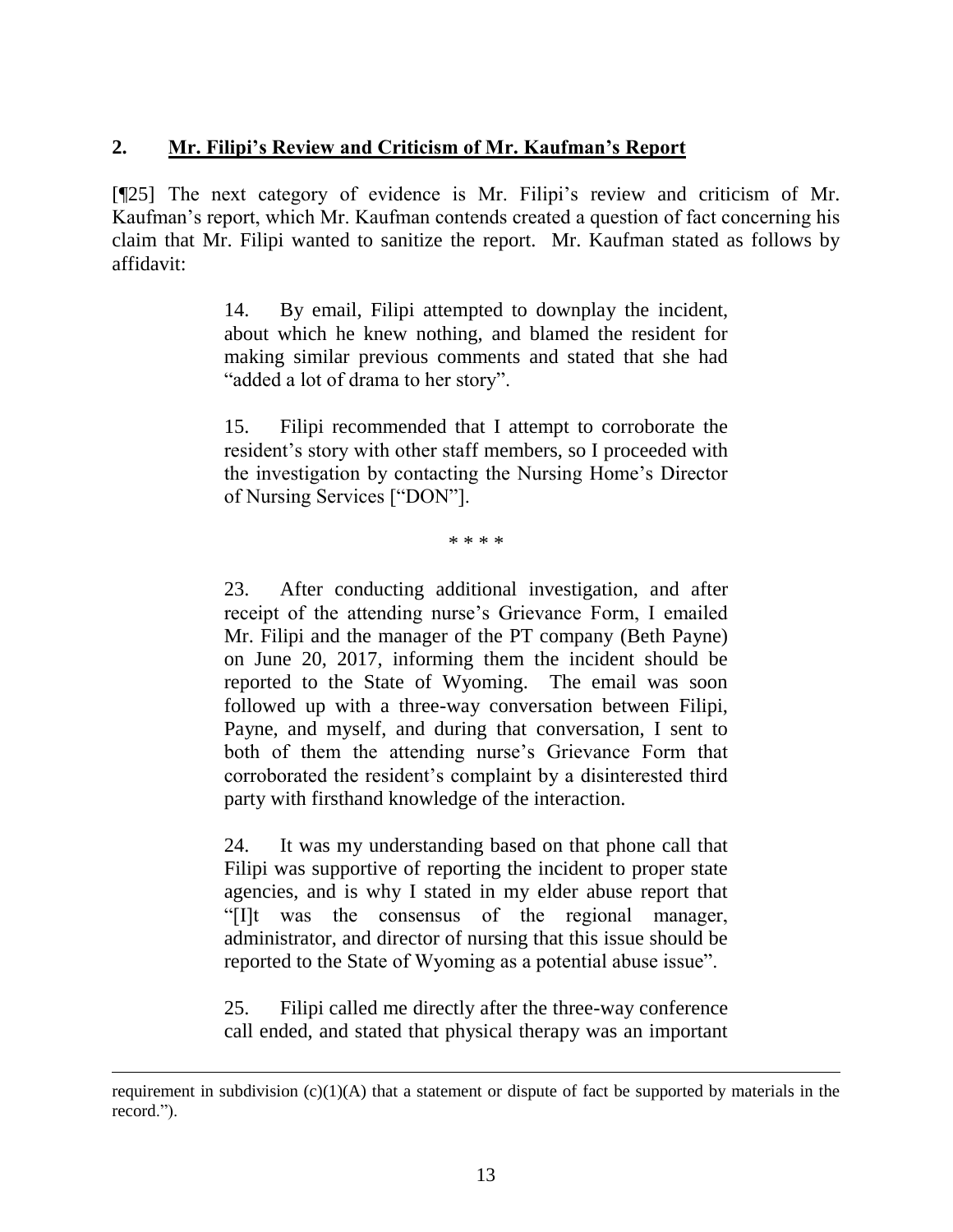revenue source for the Nursing Home, he reminded me of the difficulty in obtaining physical therapy services for the Nursing Home (and the number of other physical therapy companies that had come and gone), and implied that physical therapy at the Nursing Home (and lucrative Medicare reimbursements for providing physical therapy to residents) could be at risk by submitting the elder abuse report.

26. During the same phone call, Mr. Filipi also reminded me that the resident was found to be unreliable, notwithstanding that we had the attending nurse's firsthand account in the Grievance Form.

27. At an earlier point in my employment by RHD as the Nursing Home Administrator, Filipi told me in person that an individual from the Wyoming DFS Adult Protective Services was difficult to deal with, had investigated several Nursing Home employees individually for their purported conduct, and stated that "you don't want her here at this facility."

\* \* \* \*

33. Sometime after arriving at the Nursing Home in the evening of June 20, Filipi entered my office and resumed the discussion of how delicate the situation was because of the importance of physical therapy to the Nursing Home, and stated that the Nursing Home had 5 days within which to submit an elder abuse report.

34. . . . I informed Filipi that I had already submitted the report, and provided him a file that contained the hard copy of the report and accompanying documents.

35. Filipi read the report and became visibly angry and upset. He repeatedly asked me, "You submitted this? You submitted the actual emails? You submitted the Grievance Form?" He then began yelling at me that I had done the report wrong, had made him look bad by the information I had provided in the report, and reiterated that he instructed me not to file the report until he had reviewed it. He repeated in a raised voice, "I can't believe you submitted this".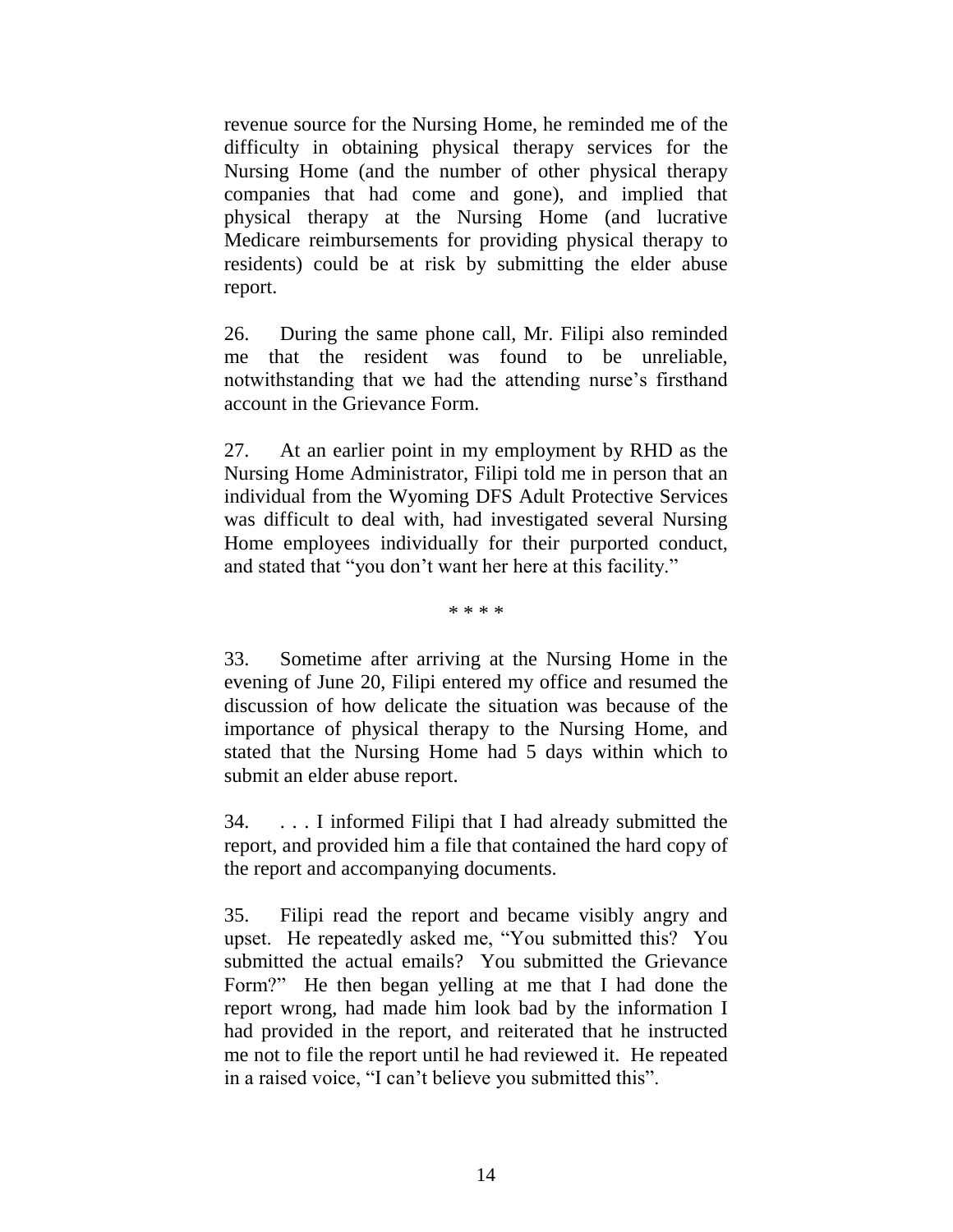#### \* \* \* \*

37. I responded to Filipi that he had reviewed the report because all of the information and materials in the report had already been sent to him earlier that day during various communications.

38. Filipi became even angrier, and kept repeating that I should not have submitted that report, that I had done it all wrong, that it was a minor issue, and that my report did not contain a solution.

39. After an intervening period, I asked Filipi what we should do, and he responded that both of us should work on a revised or final report to submit later in the week, and then he indicated that he needed to talk with the PT to smooth things  $over. \ldots$ 

40. I spent the day of June 21 and 22 traveling to and from Nebraska to attend job training, and was not at the Nursing Home.

41. I returned to the Nursing Home on June 23, and attended our regular stand-up meeting in the morning and noticed that Filipi was also in attendance, which was unusual.

42. Filipi was visibly agitated by his demeanor and his interjections in the meeting; I tried on several occasions to talk with him and to figure out what was wrong and when we were going to work on finalizing the report.

\* \* \* \*

44. When I finally encountered Filipi in the hallway, I asked him to join me in my office, whereupon I asked why he was angry and he told me that because of my report, he had to do lots of damage control with the PT, and had to talk the PT out of quitting.

45. Filipi then told me that the PT reported that the PT and the resident had reached some type of settlement amongst them, and that therefore the report I made should never have been sent because the issue had been resolved internally.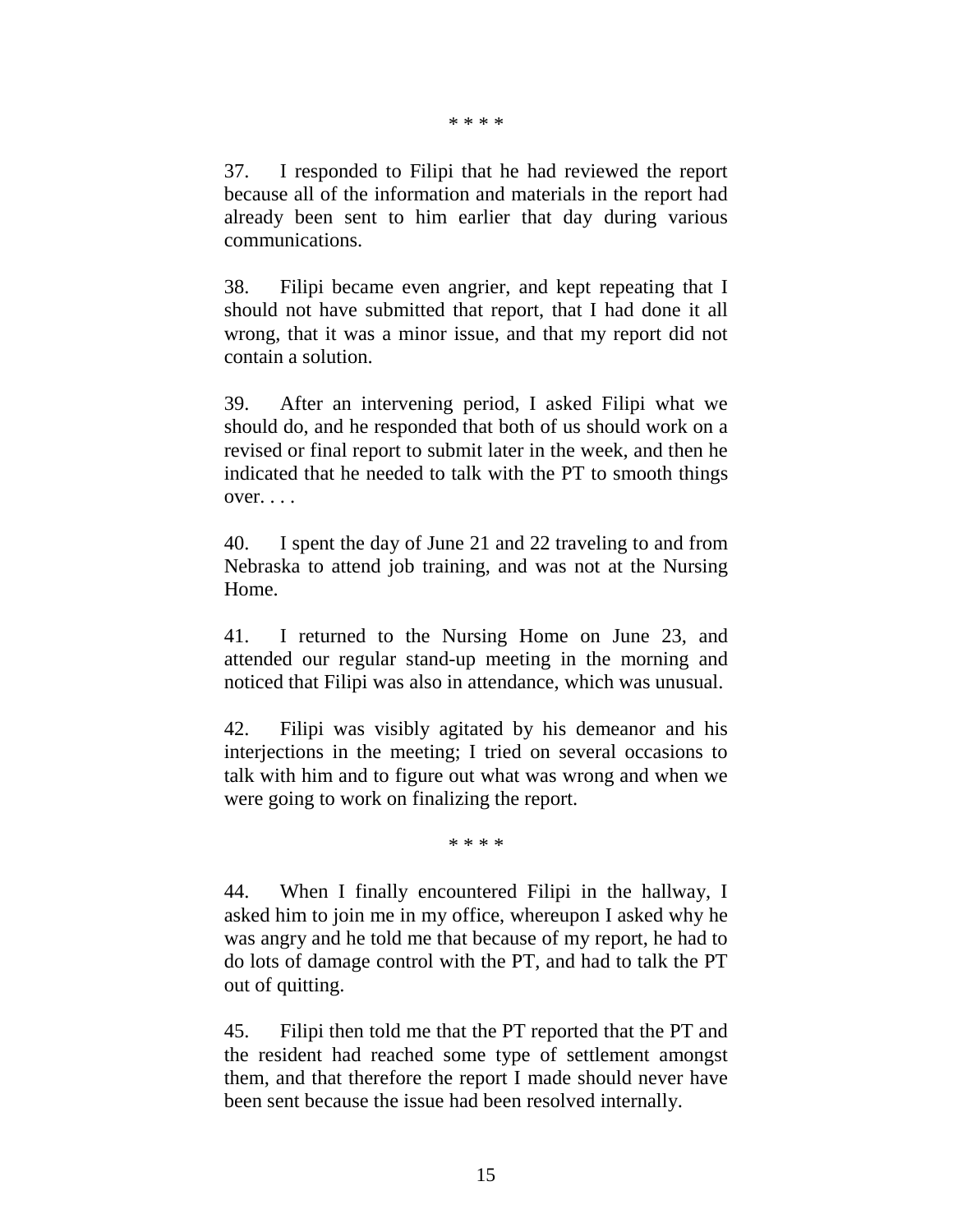46. I responded that I had not spoke with the PT because he was not an employee of the Nursing Home, but that I had instead contacted PT's manager (Beth Payne).

47. Filipi then reprimanded me for including the emails in my report and including the attending nurse's Grievance Form; he told me on several occasions throughout the conversation that I did not understand the implications of my report and that the State of Wyoming could come through the door at any time after receiving a report like that. He reiterated that the emails were not the way to submit the report and that the State could read into something in his email and make a big deal out of it.

[¶26] We have defined the evidence required to support an employee's prima facie case as

> [e]vidence good and sufficient on its face. Such evidence as, in the judgment of the law, is sufficient to establish a given fact, or the group or chain of facts constituting the party's claim or defense, and **which if not rebutted or contradicted,** will remain sufficient. Evidence which, **if unexplained or uncontradicted,** is sufficient to sustain a judgment in favor of the issue which it supports, but **which may be contradicted by other evidence**.

*King*, ¶ 29, 357 P.3d at 762 (quoting *[Kruzich v. Martin–Harris Gallery, LLC](http://www.westlaw.com/Link/Document/FullText?findType=Y&serNum=2008124716&pubNum=0004645&originatingDoc=I5b268ed3626511e5a795ac035416da91&refType=RP&fi=co_pp_sp_4645_874&originationContext=document&vr=3.0&rs=cblt1.0&transitionType=DocumentItem&contextData=(sc.UserEnteredCitation)#co_pp_sp_4645_874)*, 2006 WY [7, ¶ 16, 126 P.3d 867, 874 \(Wyo.](http://www.westlaw.com/Link/Document/FullText?findType=Y&serNum=2008124716&pubNum=0004645&originatingDoc=I5b268ed3626511e5a795ac035416da91&refType=RP&fi=co_pp_sp_4645_874&originationContext=document&vr=3.0&rs=cblt1.0&transitionType=DocumentItem&contextData=(sc.UserEnteredCitation)#co_pp_sp_4645_874) 2006)) (emphasis in *King*). Judged against this standard, we must conclude that the above-quoted affidavit excerpts also fail to create a question of fact that would make Mr. Kaufman's prima facie claim a triable issue.

[¶27] Paragraphs 14 and 15 reference an email that is in the record. Setting aside Mr. Kaufman's characterizations and commentary, Mr. Filipi's actual statement referenced a prior incident with the same resident, which caused him to question her credibility. Mr. Filipi's email reads:

> I'm pretty positive that [the resident] made comments pretty similar in one of her previous stays. I hope I'm thinking of the same resident. After digging into that situation there were two other staff members present that gave different stories than hers that both lined up and contradicted what she said and that she added a lot of drama to her story. I would find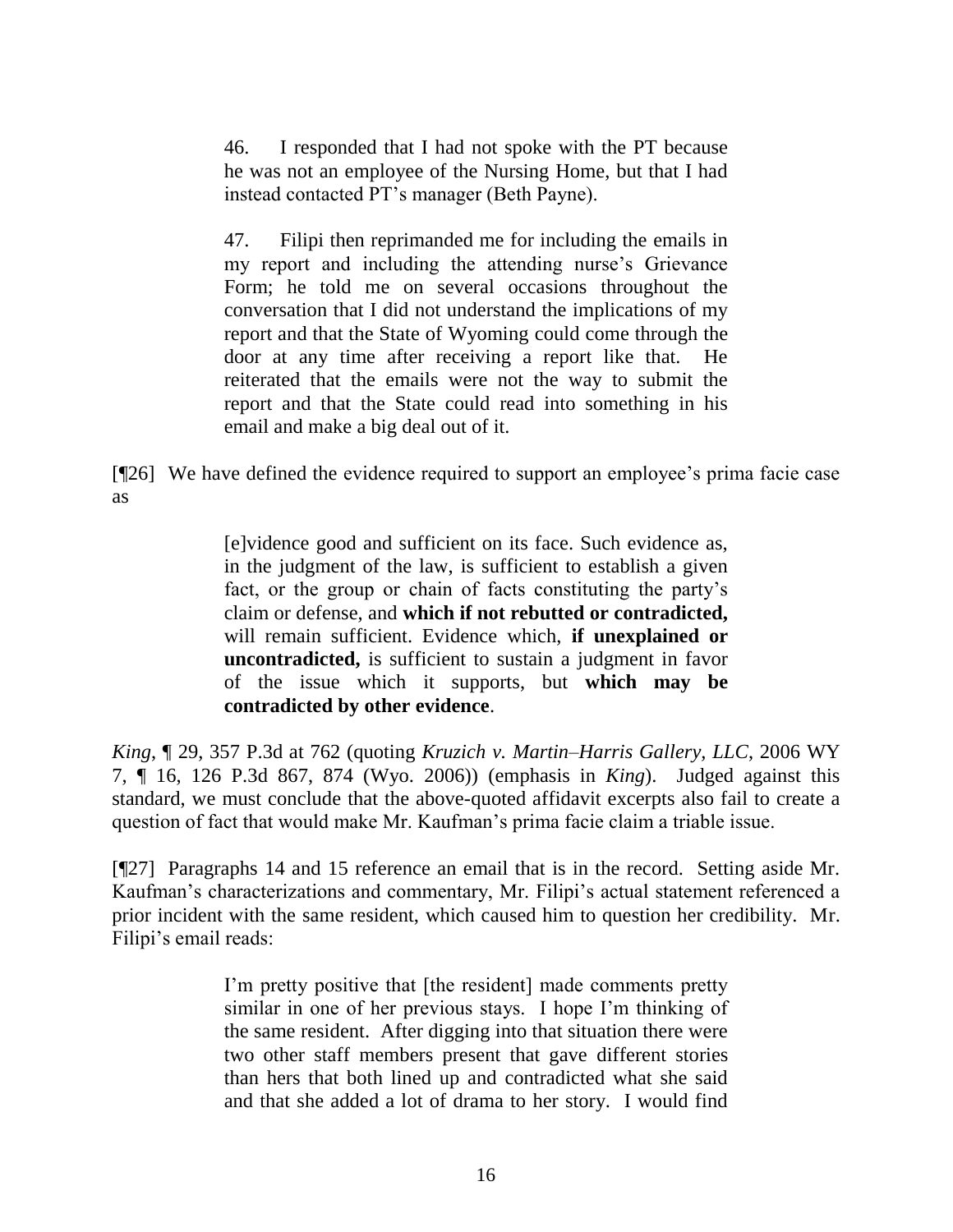out what time this happened and see if there were other staff members around or other residents that are better historians and see what they have to say. Let me know what you find out.

[¶28] Mr. Filipi did not instruct Mr. Kaufman to ignore the complaint. He instructed him to investigate and if possible corroborate it. Even viewing the email in the light most favorable to Mr. Kaufman, we are unable to find that it in any way contributes to a question of fact regarding Mr. Kaufman's prima facie claim.

[¶29] The upshot of paragraphs 23 through 26, again setting aside Mr. Kaufman's assumptions and characterizations, is that Mr. Filipi wanted the incident reported but he was concerned with the report's effect on physical therapy services and with the resident's account of the incident. Again, even giving Mr. Kaufman all favorable inferences from this evidence, we are unable to find that it creates an issue of material fact. We have said that "[g]uesswork is not a substitute for evidence or inference, and inference cannot be based on mere possibility." *Cook v. Shoshone First Bank*, 2006 WY 13, ¶ 44, 126 P.3d 886, 896 (Wyo. 2006) (quoting *Jones*, ¶ [23, 113 P.3d at](http://www.westlaw.com/Link/Document/FullText?findType=Y&serNum=2006759096&pubNum=0004645&originatingDoc=Ib67daeae89ef11da97faf3f66e4b6844&refType=RP&fi=co_pp_sp_4645_37&originationContext=document&vr=3.0&rs=cblt1.0&transitionType=DocumentItem&contextData=(sc.Search)#co_pp_sp_4645_37) 39-40 ). To draw some sort of subterfuge from Mr. Filipi's airing of his concerns regarding the incident and the report is a departure from inference and amounts to no more than the same conjecture we rejected above.

[¶30] Paragraph 27 references a conversation unrelated to the June 9, 2017 incident and for which no context is provided. We can find no inference that may be reasonably drawn in Mr. Kaufman's favor to create a genuine issue of fact.

[¶31] The remaining paragraphs detail the fallout from Mr. Kaufman's submission of his abuse report without Mr. Filipi's review. In considering this evidence, we must give Mr. Kaufman all favorable inferences that may reasonably be drawn from it, but we are also mindful of the narrow scope of the public policy exception to at-will terminations. *See McLean*, ¶ 23, 34 P.3d at 1268 ("[The] public policy exception is narrow in scope to avoid unreasonably eliminating employer discretion in terminating at-will employees."). Our reluctance to interfere with an employer's at-will termination decisions extends with equal, if not greater, force to an employer's discretion to establish and enforce internal procedures and protocols. In the absence of a showing that those protocols and procedures violate or undermine the reporting statute, we must take care to avoid an unjustified and unreasonable intrusion.

[¶32] The reporting statute, Wyo. Stat. Ann. § 35-20-103, does not bar an employer from requiring supervisory review of abuse reports, and it does not require disclosure of management's deliberative emails, or even its internal processing and reporting forms. We therefore draw no inferences from Mr. Filipi's enforcement of his protocols and process. Turning then to the statements attributed to Mr. Filipi, even giving Mr.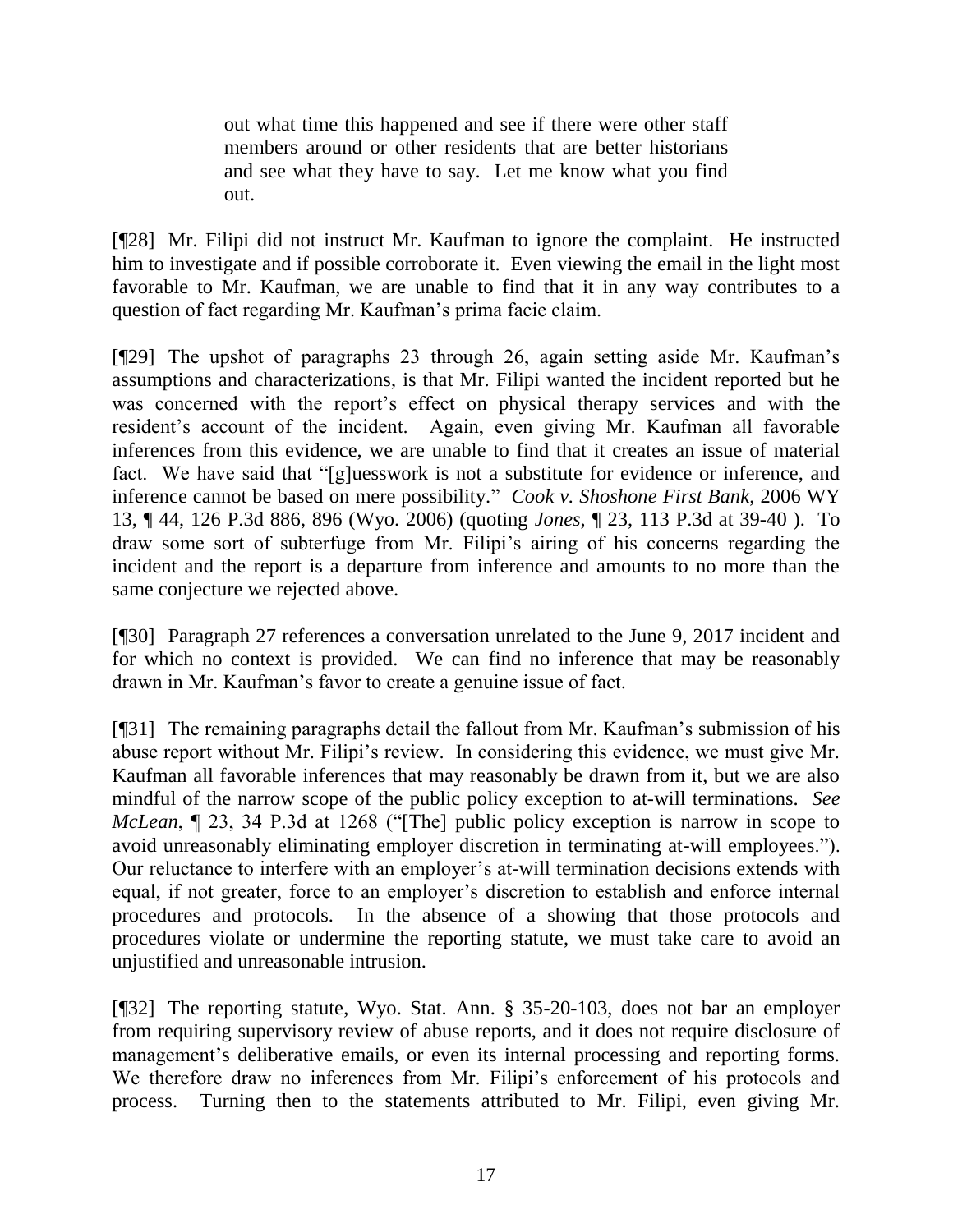Kaufman any reasonable favorable inferences, the most we are able to glean from the evidence is that Mr. Filipi wanted the report submitted in a different manner and he was concerned with the physical therapist's response to the report.<sup>7</sup> It is again pure conjecture

Q. Well, now we know from this email that it was sometime on June 20th that Mr. Filipi talked to [the physical therapist], right?

A. Yes.

 $\overline{a}$ 

- Q. We know you didn't, right?
- A. That is correct.

Q. Mr. Filipi told you that [the physical therapist] feels betrayed that nobody from the facility came to talk to him and doesn't understand why he wasn't allowed to tell his side. Do you see that?

A. I do.

Q. Could you understand why [the physical therapist] would feel betrayed and not understand why he wasn't allowed to tell his side of the story before someone submitted an allegation that he had abused an elderly patient to the State of Wyoming?

A. His employer communicated with him.

[COUNSEL]: That's not my question. Will you please read back my question. (Last question read by the reporter.)

A. Yes.

Q. You would be upset, wouldn't you, if someone did that to you?

A. Probably.

Q. You would want an opportunity to tell your side of the story before someone reported it to the state?

A. Most likely.

<sup>7</sup> While we give Mr. Kaufman all favorable inferences that may be reasonably drawn from the evidence, that does not mean that we are required to ignore undisputed facts in the record. *See McGarvey*, ¶ 7, 211 P.3d at 505 (citation omitted) ("Because we are reviewing a grant of summary judgment against Ms. McGarvey, we consider the facts in a light most favorable to her position. At the same time, we cannot ignore undisputed facts just because they are less favorable to her position."). It is apparent from the undisputed evidence that the damage control that Mr. Filipi stated he was doing with the accused physical therapist related to Mr. Kaufman's filing of the abuse report without first interviewing him.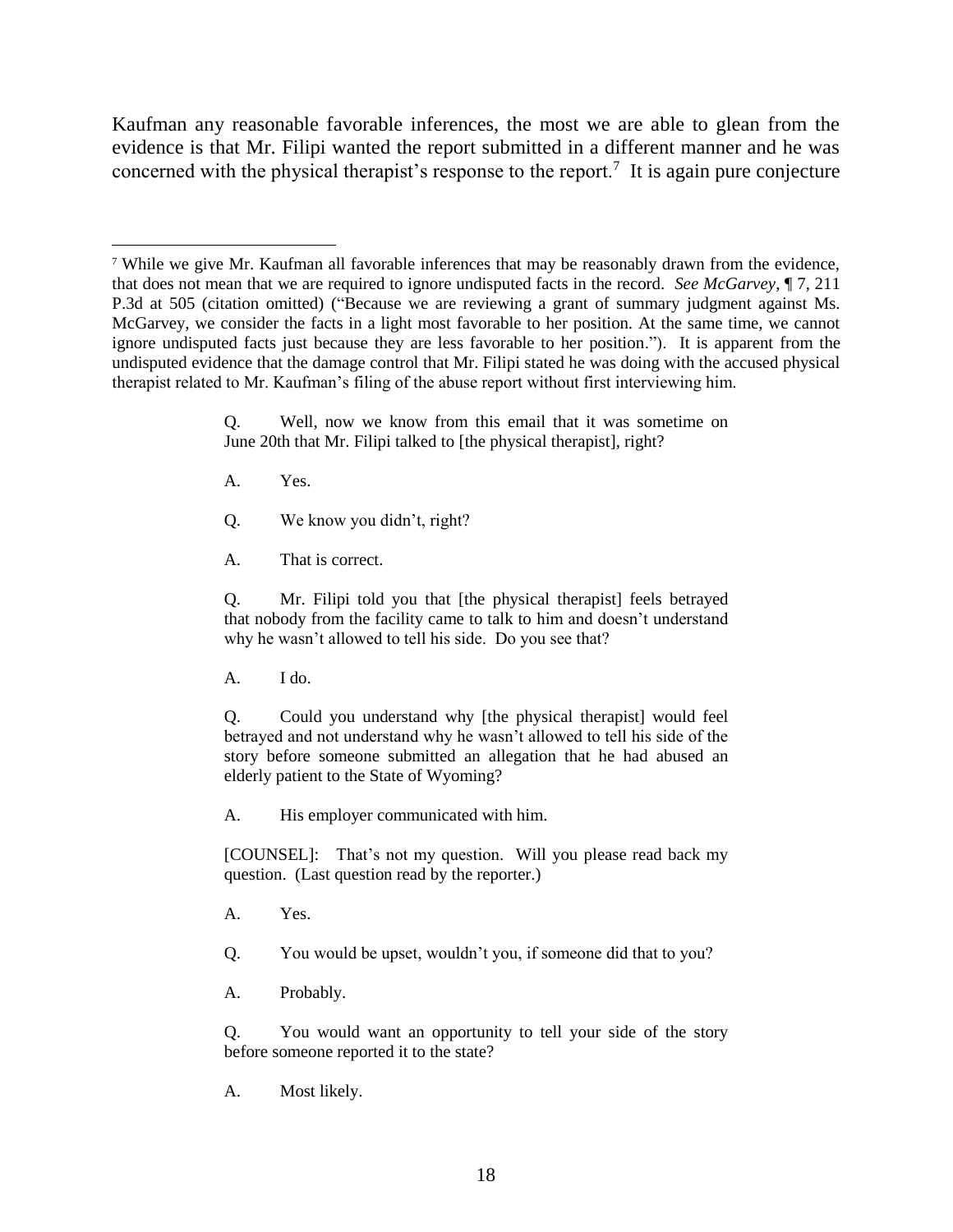to suggest that from this evidence one can draw an intention to cover up abuse so that an illegal practice of forcing physical therapy would not be revealed. This evidence again, therefore, fails to create a genuine issue of fact as to Mr. Kaufman's prima facie claim.

# **3. Final Abuse Report**

 $\overline{a}$ 

[¶33] The remaining evidence Mr. Kaufman points to as creating a genuine issue of material fact is the final report Mr. Filipi and the director of nursing submitted to the State. Mr. Kaufman argues the report is false because it categorizes the nature of the event as "Mistreatment," rather than "Verbal Abuse," and because it states that it is unclear what the physical therapist said to the resident. We have reviewed the report, and we disagree that it is false or otherwise creates an issue of material fact.

[¶34] First, with regard to the report's identification of the incident as one of mistreatment, rather than verbal abuse, this is a distinction without much of a difference for purposes of the report. The nursing home's "Policies and Procedures" defines "mistreatment" as "To treat wrongly or badly contrary to the Nursing Home's policies and compromising the resident's physical or emotional integrity." It defines "verbal abuse" as "Any use of oral, written or gestured language that willfully includes disparaging and derogatory terms to residents or their families or within their hearing distance, regardless of their age, ability to comprehend or disability. Examples of verbal abuse include, but are not limited to: Threats of harm; saying things to frighten a resident, name calling, threats of punishment in any form, such as telling a resident that he/she will never be able to see his/her family again." Mistreatment is a broader, more general category, that arguably includes verbal abuse. Use of one term over the other cannot reasonably be construed as a whitewash, particularly in light of the remainder of the report.

[¶35] The report confirms that the incident occurred, and it confirms that the resident's attending nurse was a witness. It states, "It is unclear whether [the physical therapist] told Resident that she would be kicked out/thrown out/discharged from facility/Medicare if she did not participate in therapy." The report then goes on to state that "[the physical therapist] should have taken a different approach and with resident['s] anxiety and health

- A. I wasn't accusing; I was reporting.
- Q. Can you think of a situation in which you would not want an opportunity to tell your side of the story?
- A. I would want to be able to tell my side of the story.

Q. Can you think of a circumstance under which you would not want to have an opportunity to tell your side of the story before someone accused you of abusing an elderly patient to the state?